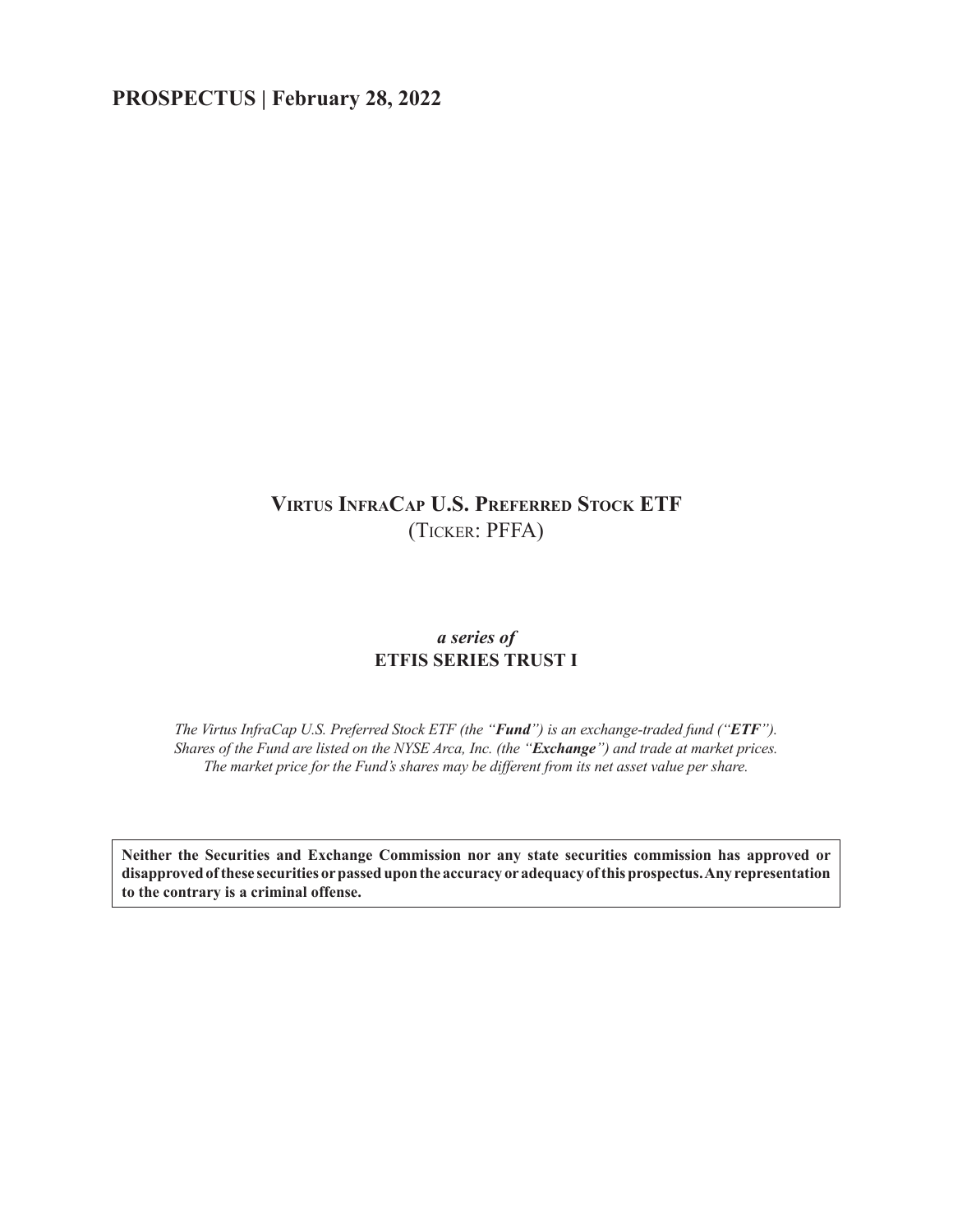# **TABLE OF CONTENTS**

|                                                               | $\mathbf{3}$      |
|---------------------------------------------------------------|-------------------|
|                                                               | 3                 |
|                                                               | 3                 |
|                                                               | $\overline{3}$    |
|                                                               | $\overline{3}$    |
|                                                               | $\overline{4}$    |
|                                                               | 8                 |
|                                                               | 9                 |
|                                                               | 9                 |
|                                                               | $\mathbf{Q}$      |
| PAYMENTS TO BROKER-DEALERS AND OTHER FINANCIAL INTERMEDIARIES | $\mathbf Q$       |
| ADDITIONAL INFORMATION REGARDING THE FUND'S INVESTMENT        |                   |
|                                                               | 10                |
|                                                               | 12                |
|                                                               | 12                |
|                                                               | 13                |
|                                                               | 13                |
|                                                               | 13                |
|                                                               | 14                |
|                                                               | 14                |
| ACCOUNTING SERVICES ADMINISTRATOR, CUSTODIAN AND              |                   |
|                                                               | 15                |
|                                                               | 15                |
|                                                               | 15                |
|                                                               | 15                |
|                                                               | 15                |
|                                                               | 15                |
|                                                               | 15                |
|                                                               | 15                |
|                                                               | 16                |
|                                                               | 16                |
|                                                               | 17                |
|                                                               | 17                |
|                                                               | 17                |
|                                                               | 18                |
|                                                               | 18                |
|                                                               | 18                |
|                                                               | 18                |
| FUND WEBSITE AND DISCLOSURE OF PORTFOLIO HOLDINGS             | 19                |
|                                                               | 19                |
|                                                               | 20                |
|                                                               | <b>Back Cover</b> |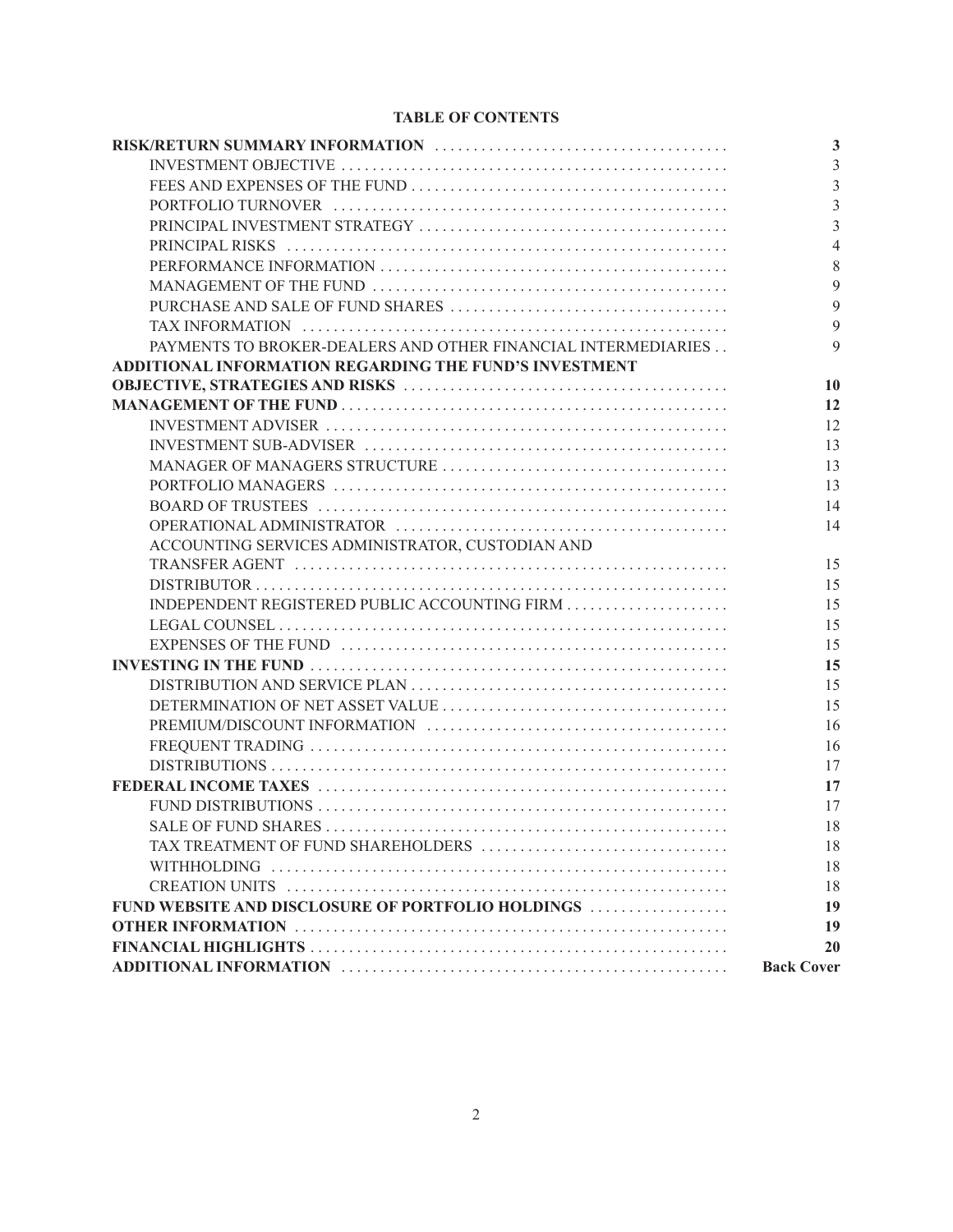# <span id="page-2-0"></span>**RISK/RETURN SUMMARY INFORMATION**

### <span id="page-2-1"></span>**INVESTMENT OBJECTIVE**

Virtus InfraCap U.S. Preferred Stock ETF (Ticker: PFFA) (the "**Fund**") seeks current income and, secondarily, capital appreciation.

## <span id="page-2-2"></span>**FEES AND EXPENSES OF THE FUND**

This table describes the fees and expenses that you may pay if you buy, hold and sell shares of the Fund ("**Shares**"). Most investors will incur customary brokerage commissions, and may pay other fees to financial intermediaries, when buying or selling Shares of the Fund, which are not reflected in the table or example set forth below.

**Shareholder Fees** (fees paid directly from your investment): . . . . . . . . . . . . . . . . . . . . . . . . . . . . . . . . None

#### **Annual Fund Operating Expenses**

(expenses that you pay each year as a percentage of the value of your investment):

| $0.80\%$ |
|----------|
| $0.41\%$ |
| $1.21\%$ |

(1) The management fee is structured as a "unified fee." The Fund's investment adviser has delegated to the Fund's sub-adviser the obligation to pay all of the ordinary operating expenses of the Fund, except for the management fee paid to the Fund's adviser; payments under any 12b-1 plan; taxes and other governmental fees; brokerage fees, commissions and other transaction expenses; interest and other costs of borrowing; litigation or arbitration expenses; acquired fund fees and expenses; and extraordinary or other non-routine expenses of the Fund; each of which is paid by the Fund.

(2) Restated to reflect current expenses.

**Example.** This example is intended to help you compare the cost of investing in the Fund with the cost of investing in other funds. This example does not take into account brokerage commissions that you pay when purchasing or selling Shares of the Fund.

The example assumes that you invest \$10,000 in the Fund for the time periods indicated and then sell all of your Shares at the end of those periods. The example also assumes that your investment has a 5% return each year and that the Fund's operating expenses remain at current levels. Although your actual costs may be higher or lower, based on these assumptions your costs would be:

| 1 Year | 3 Years | 5 Years | 10 years |
|--------|---------|---------|----------|
| \$123  | \$384   | \$665   | \$1,466  |

## <span id="page-2-3"></span>**PORTFOLIO TURNOVER**

The Fund pays transaction costs, such as commissions, when it buys and sells securities or other instruments (or "turns over" its portfolio). A higher portfolio turnover rate may indicate higher transaction costs and may result in higher taxes when Fund Shares are held in a taxable account. These costs, which are not reflected in annual Fund operating expenses or in the example, affect the Fund's performance. During the most recent fiscal year ended October 31, 2021, the Fund's portfolio turnover rate was 35% of the average value of its portfolio.

## <span id="page-2-4"></span>**PRINCIPAL INVESTMENT STRATEGY**

Under normal market conditions, the Fund will invest not less than 80% of its net assets (plus the amount of any borrowings for investment purposes) in U.S. preferred stock, and in derivatives and other instruments that have economic characteristics similar to such investments. The Fund considers an issuer of preferred stock to be in the U.S. if: (i) it is organized under the laws of, or maintains a principal place of business in, the U.S.; (ii) the principal trading market for its securities is in the U.S.; or (iii) during its most recent fiscal year, it derived at least 50% of its revenues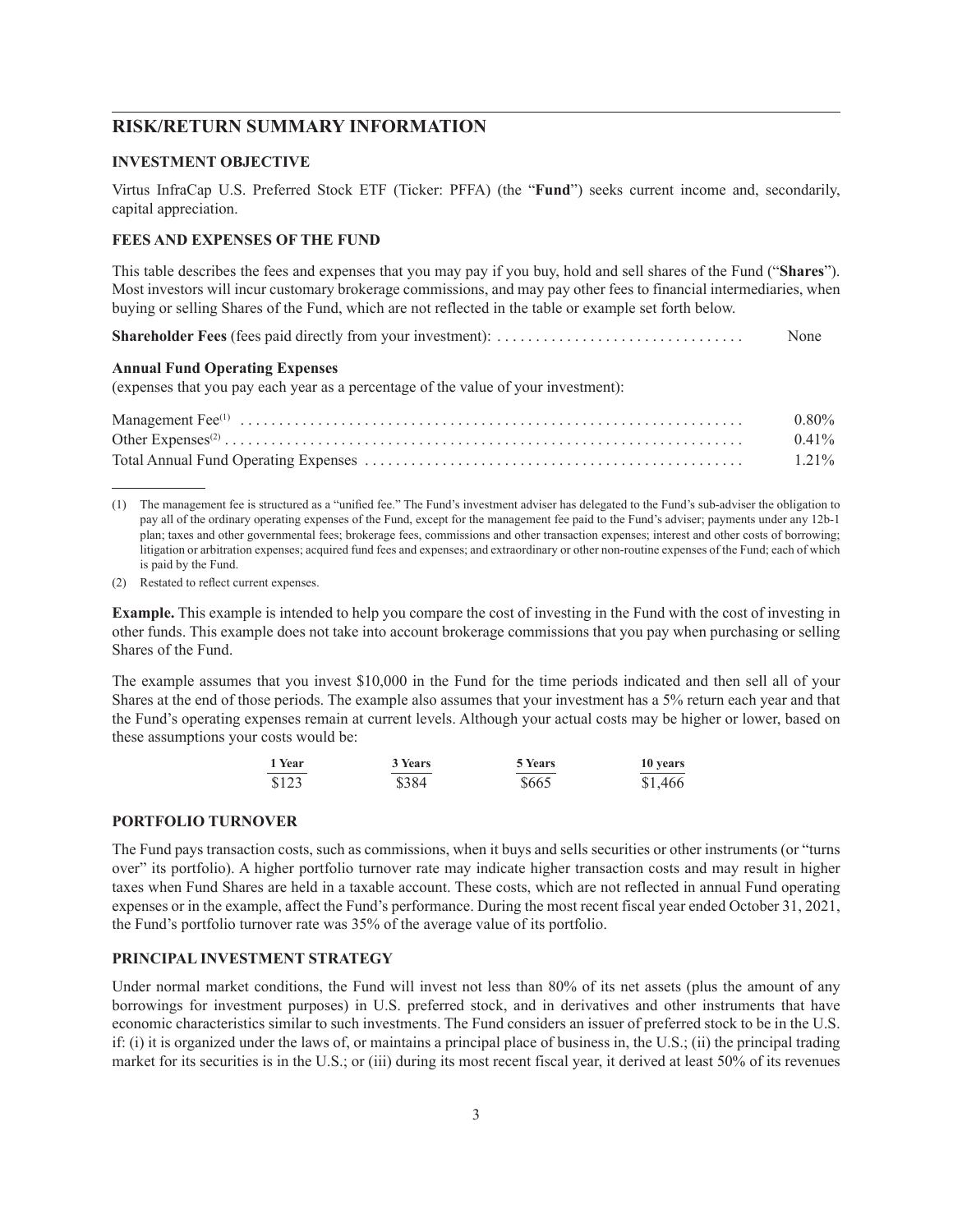or profits from goods produced or sold, investments made, or services performed in the U.S., or has at least 50% of its assets in the U.S. Preferred stock are a class of equity security that typically pay fixed or floating dividends to investors and have "preference" over common stock (but are subordinated to bonds), in that the company issuing the preferred and common stock must pay dividends to preferred stockholders before common stockholders, and, in the event of a bankruptcy or liquidation of the company's assets, must put the claims of the preferred stockholders ahead of the claims of the common stockholders. The Fund's portfolio will primarily consist of preferred stock issued by companies with market capitalizations of over \$100 million, which may include small and mid-capitalization companies.

Although preferred stock represents an ownership interest in a company, preferred stockholders usually have no voting rights with respect to corporate matters of the issuer. Instead, preferred stock typically have rights and characteristics similar to debt instruments. The Fund may invest in all types of preferred stock, including, without limitation, floating and fixed-rate preferred stock, callable preferred stock, cumulative and non-cumulative preferred stock, convertible preferred stock and depositary preferred stock. Certain preferred stock may have call provisions, which entitle the issuer to redeem the stock at a predetermined price (i.e., the "**call price**") after a specified date.

Infrastructure Capital Advisors, LLC, the Fund's sub-adviser (the "**Sub-Adviser**"), may purchase and write put and call options in an effort to generate additional income and reduce volatility in the Fund's portfolio. The Sub-Adviser may also purchase and write put and call options in an effort to hedge against market or other risks in the Fund's portfolio. The Fund will also borrow from banks for investment purposes generally in an amount between 15% and 25% of its net assets, although it may borrow an amount up to 33 1/3% of its total assets (including the amount borrowed) in compliance with the Investment Company Act of 1940 (the "**1940 Act**"). The use of borrowings to purchase additional investments is known as leverage.

The Sub-Adviser actively manages the Fund's assets pursuant to a variety of quantitative, qualitative and relative valuation factors. The Sub-Adviser will typically evaluate potential investments with respect to certain key variables that the Sub-Adviser believes make a business successful over time, including, without limitation, a company's competitive position, its perceived ability to earn a high return on capital, the historical and projected stability and reliability of its profits, its anticipated ability to generate cash in excess of its growth needs and its access to additional capital. In addition, when selecting preferred stock that are subject to a call provision, the Sub-Adviser generally seeks to underweight or eliminate those that trade above the call price and exhibit a low or negative yield-to-call (i.e., the rate of return that an investor would earn if the preferred stock was held until its call date).

The Fund is non-diversified, which means that it can invest a greater percentage of its assets in any one issuer than a diversified fund can. In addition, from time to time, the Fund may focus its investments (*i.e.*, invest more than 15% of its total assets) in particular sectors. As of October 31, 2021, the Fund focused its investments in the real estate, financial, energy, and utilities sectors.

# <span id="page-3-0"></span>**PRINCIPAL RISKS**

An investment in the Fund is subject to investment risks; therefore, you may lose money by investing in the Fund. There can be no assurance that the Fund will be successful in meeting its investment objective. Generally, the Fund will be subject to the following principal risks:

**Preferred Stock Risk.** There are special risks associated with investing in preferred stock, including:

- *Deferral and Omission.* Preferred stock may include provisions that permit the issuer, at its discretion, to defer or omit distributions for a stated period without any adverse consequences to the issuer. If the Fund owns a preferred stock that is deferring or omitting its distributions, the Fund may be required to report income for tax purposes although it has not yet received such income.
- *Subordination.* Preferred stock is generally subordinated to bonds and other debt instruments in a company's capital structure in terms of having priority to corporate income and liquidation payments, and therefore will be subject to greater credit risk than more senior debt instruments.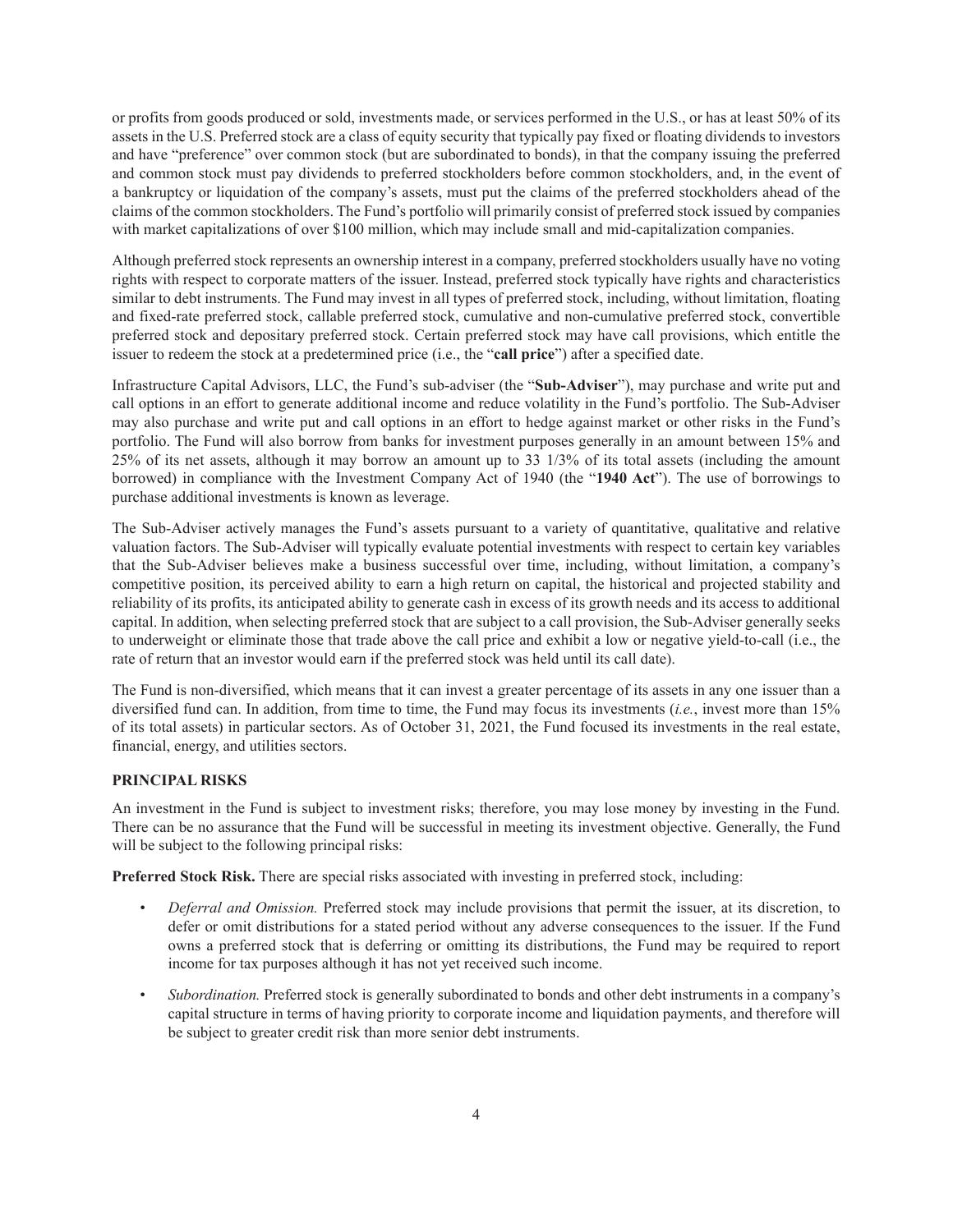- *Interest Rate.* The prices of preferred stock typically respond to interest rate changes, decreasing in value if interest rates rise and increasing in value if interest rates fall. Risks associated with rising interest rates are heightened given that interest rates in the U.S. are near historic lows.
- *Liquidity.* Preferred stock may be substantially less liquid than many other securities, such as common stocks or U.S. government securities.
- *Limited Voting Rights.* Generally, traditional preferred stock offers no voting rights with respect to the issuing company unless preferred dividends have been in arrears for a specified number of periods, at which time the preferred stockholders may elect a number of directors to the issuer's board. Generally, once all the arrearages have been paid, the preferred stockholders no longer have voting rights. In the case of hybridpreferred stock, holders generally have no voting rights.
- *Special Redemption Rights.* In certain varying circumstances, an issuer of preferred stock may redeem the securities prior to a specified date. For instance, for certain types of preferred stock, a redemption may be triggered by certain changes in Federal income tax or securities laws. As with call provisions, a special redemption by the issuer may negatively impact the return of the security held by the Fund.

**Options Risk.** The purchase and writing of options involves certain risks. During the option period, a covered call writer has, in return for the premium on the option, given up the opportunity to profit from a price increase in the underlying security, currency, commodity, interest rate, index or other asset (each referred to as an underlying asset) above the exercise price, but, as long as its obligation as a writer continues, has retained the risk of loss should the price of the underlying asset decline. The writer of an option has no control over the time when it may be required to fulfill its obligation as a writer of the option. Once an option writer has received an exercise notice, it cannot effect a closing purchase transaction in order to terminate its obligation under the option and must deliver the underlying asset at the exercise price or provide the cash settlement amount. If a put or call option purchased by the Fund is not sold when it has remaining value, and if the market price of the underlying asset, in the case of a put, remains equal to or greater than the exercise price or, in the case of a call, remains less than or equal to the exercise price, the Fund will lose its entire investment in the option. Also, where a put or call option on a particular underlying asset is purchased to hedge against price movements in a related asset, the price of the put or call option may move more or less than the price of the related asset. There can be no assurance that a liquid market will exist when the Fund seeks to close out an option position. Furthermore, if trading restrictions or suspensions are imposed on the options market, the Fund may be unable to close out an option position. If the Sub-Adviser applies a hedge in the Fund's portfolio at an inappropriate time or judges market movements incorrectly, options strategies may lower the Fund's return.

**Leverage Risk.** Leverage is investment exposure which exceeds the initial amount invested. When the Fund borrows money for investment purposes, or when the Fund engages in certain derivative transactions, such as options, the Fund may become leveraged. The loss on a leveraged derivative instruments may far exceed the Fund's principal amount invested. Leverage can magnify the Fund's gains and losses and therefore increase its volatility. The Fund cannot guarantee that the use of leverage will produce increased income or a higher return on an investment. The Fund will segregate liquid assets or otherwise cover transactions that may give rise to leverage to the extent required by the 1940 Act. This requirement limits the amount of leverage the Fund may have at any one time, but it does not eliminate leverage risk. The use of leverage may result in the Fund having to liquidate holdings when it may not be advantageous to do so in order to satisfy its borrowing obligations or to meet segregation requirements. To the extent that the Fund borrows money from banks for investment purposes, the Fund will be required to pay interest on the loan, which is not a covered expense under the Fund's unified fee, and will therefore increase expenses and reduce returns. The Fund's bank loans may charge variable rate interest, which means that if interest rates rise, the Fund's interest expense will increase.

**Small- and Mid-Capitalization Companies Risk.** Investing in the securities of small and medium capitalization companies generally involves greater risk than investing in larger, more established companies. The securities of small and medium capitalization companies usually have more limited marketability and therefore may be more volatile and less liquid than securities of larger, more established companies or the market averages in general. Because small and medium capitalization companies normally have fewer shares outstanding than larger companies, it may be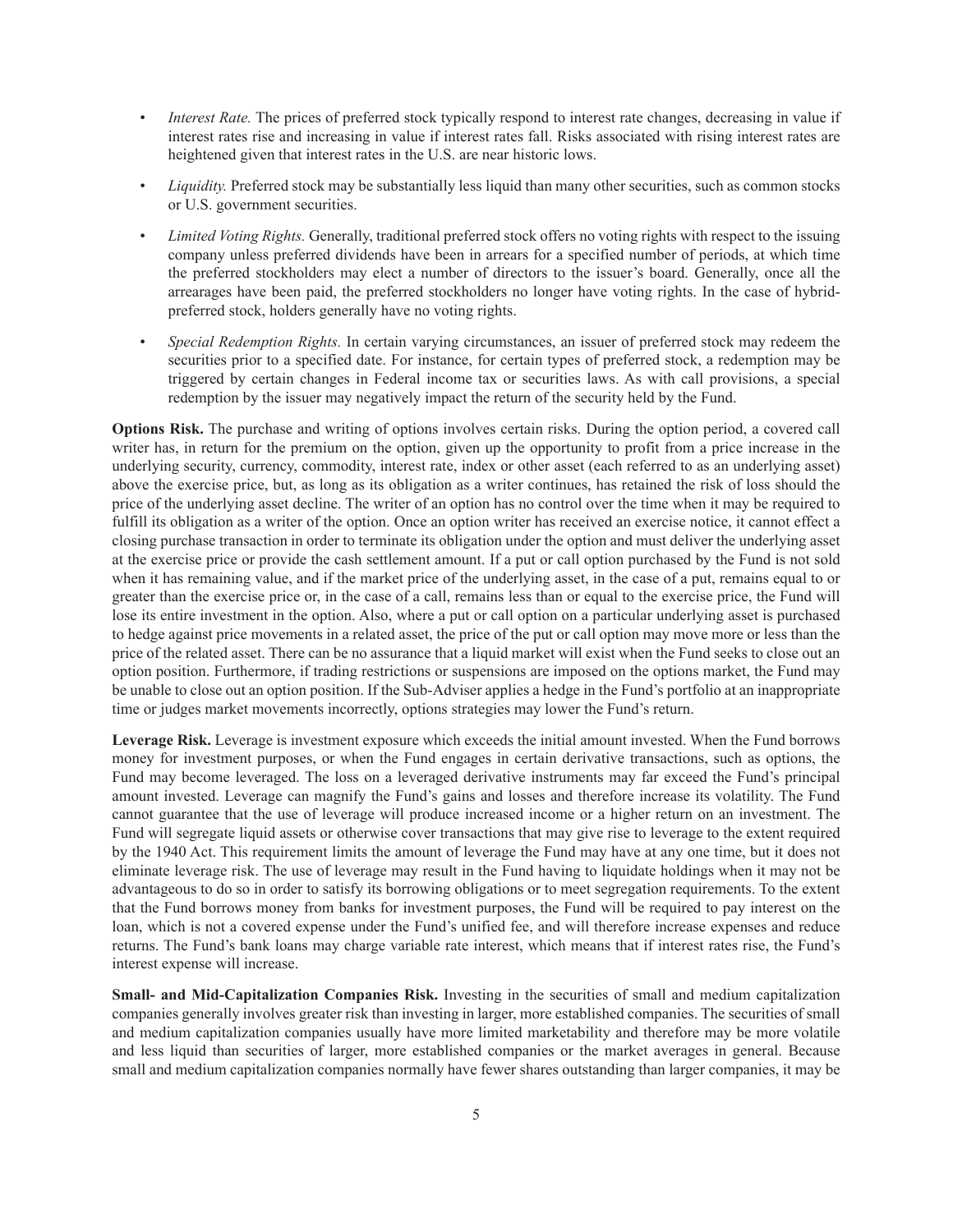more difficult to buy or sell significant amounts of their shares without an unfavorable impact on prevailing prices. Small and medium capitalization companies often have limited product lines, markets, or financial resources and lack management depth, making them more susceptible to market pressures. Small and medium capitalization companies are typically subject to greater changes in earnings and business prospects than larger, more established companies. Small and medium capitalization companies may be particularly affected by interest rate increases, as they may find it more difficult to borrow money to continue or expand operations, or may have difficulty in repaying any loans which are floating rate. The foregoing risks are generally increased for smaller capitalization companies as compared to companies with larger capitalizations.

**Non-Diversified Fund Risk.** The Fund is considered non-diversified and can invest a greater portion of assets in securities of individual issuers than a diversified fund. As a result, changes in the market value of a single investment could cause greater fluctuations in share price than would occur in a diversified fund.

**Sector Focus Risk.** To the extent the Fund focuses its investments in one or more sectors, this may make the Fund particularly susceptible to adverse economic, political or regulatory occurrences and changes affecting companies in those sectors. As the Fund's investments in a sector increase, so does the potential for fluctuation in the net asset value ("**NAV**") of the Fund.

- *Real Estate Sector Risk.* The Fund may be susceptible to adverse economic or regulatory occurrences affecting the real estate sector. Investing in securities of companies in the real estate sector includes risks such as: fluctuations in the value of the underlying properties; defaults by borrowers or tenants; market saturation; changes in general and local economic conditions; decreases in market rates for rents; losses from casualty or condemnation; changes in the availability, cost and terms of mortgage funds; increased competition, property taxes, capital expenditures, or operating expenses; and other economic, political or regulatory occurrences, including the impact of changes in environmental laws, that may affect the real estate sector.
- *Financial Sector Risk.* The Fund may be susceptible to adverse economic or regulatory occurrences affecting the financial sector. Companies in the financial sector are subject to extensive government regulation and, as a result, their profitability may be affected by new regulations or regulatory interpretations. Unstable interest rates can have a disproportionate effect on companies in the financial sector, which could adversely affect the profitability of such companies. Companies in the financial sector whose securities the Fund may purchase may themselves have concentrated portfolios, which makes them especially vulnerable to unstable economic conditions.
- *Energy Sector Risk.* The Fund may be susceptible to adverse economic or regulatory occurrences affecting the energy sector. Changes in worldwide energy prices, exploration and production spending may adversely affect companies in the energy sector. Changes in government regulation, world events and economic conditions also affect these companies, particularly in the countries where companies are located or do business. In addition, these companies are at risk of civil liability from accidents resulting in injury, loss of life or property, pollution or other environmental damage claims and risk of loss from terrorism and natural disasters. Commodity price volatility, changes in exchange rates, imposition of import controls, increased competition, depletion of resources, development of alternative energy sources, technological developments and labor relations also could affect companies in this sector.
- *Utilities Sector Risk.* The Fund may be susceptible to adverse economic or regulatory occurrences affecting the utilities sector. Companies in the utilities sector may be adversely affected by changing commodity prices, government regulation stipulating rates charged by utilities, increased tariffs, changes in tax laws, interest rate fluctuations and changes in the cost of providing specific utility services. Government regulators monitor and control utility revenues and costs, and therefore may limit utility profits. In certain countries, regulatory authorities may also restrict a company's access to new markets, thereby diminishing the company's longterm prospects. Conversely, certain utility companies have experienced full or partial deregulation in recent years, which may subject those companies to greater competition and adversely affect their profitability. In addition, natural or man-made disasters, terrorist attacks, government intervention or other factors may render a utility company's equipment unusable or obsolete and negatively impact profitability.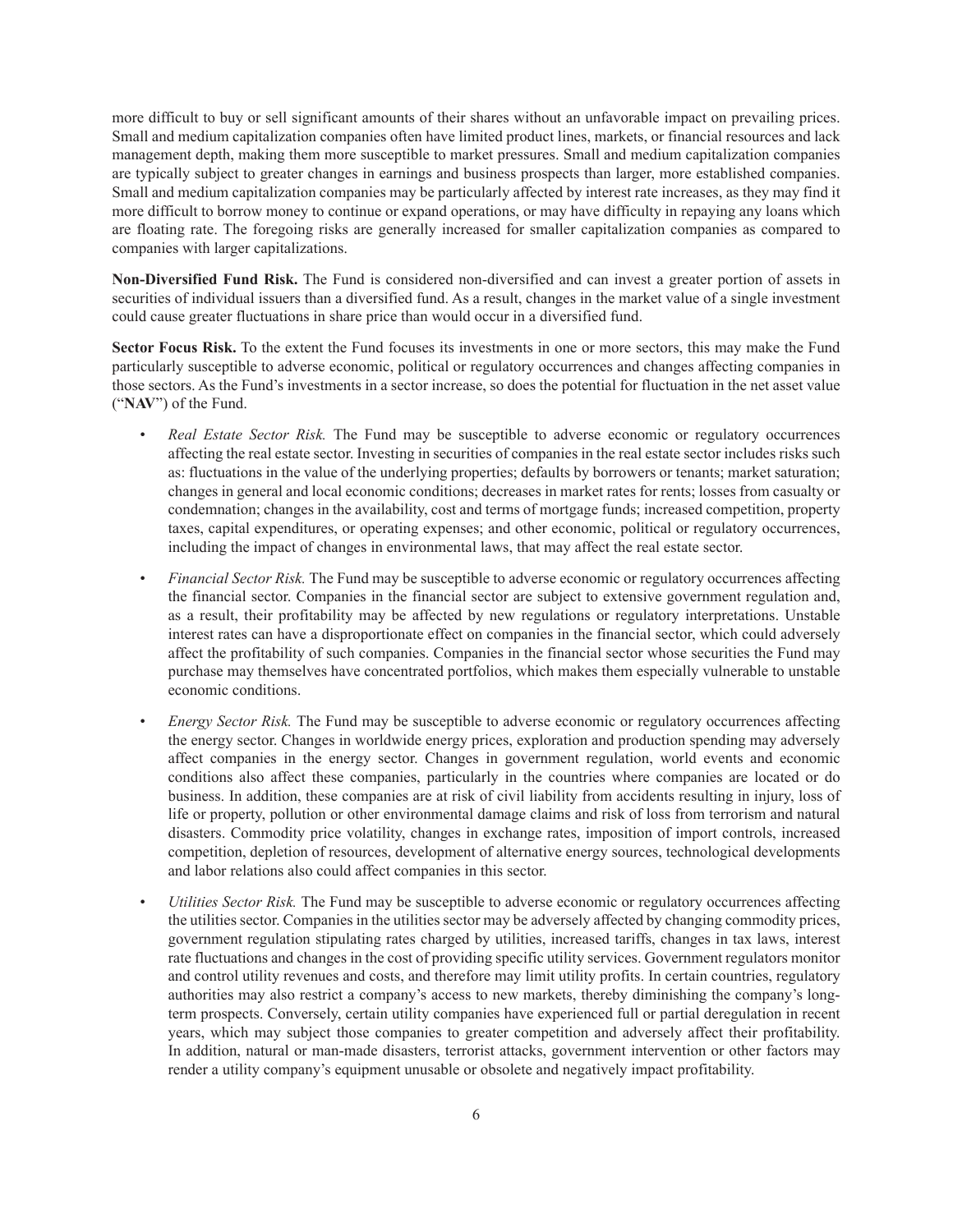**Market Risk.** The value of securities in the Fund's portfolio may decline due to daily fluctuations in the securities markets that are generally beyond the Fund's control, including the quality of the Fund's investments, economic conditions, adverse investor sentiment, poor management decisions, lower demand for a company's goods or services, and general market conditions. In a declining market, the prices for all securities (including those in the Fund's portfolio) may decline, regardless of their long-term prospects. Security values tend to move in cycles, with periods when securities markets generally rise and periods when they generally decline. In addition, local, regional or global events such as war, acts of terrorism, natural or environmental disasters, the spread of infectious illnesses or other public health issues, recessions, or other events could have a significant impact on the Fund, its investments and the trading of its Shares. For example, an outbreak of an infectious respiratory illness, COVID-19, has resulted in travel restrictions, disruption of healthcare systems, prolonged quarantines, cancellations, supply chain disruptions, lower consumer demand, layoffs, ratings downgrades, defaults and other significant economic impacts. Certain markets have experienced temporary closures, extreme volatility, severe losses, reduced liquidity and increased trading costs. These events will have an impact on the Fund and its investments and could impact the Fund's ability to purchase or sell securities or cause increased premiums or discounts to the Fund's NAV. The ongoing effects of COVID-19, and the length of its impact on the Fund or its investments, are unpredictable.

**Management Risk.** Because the Fund is actively managed, an investment in the Fund is subject to the risk that the investment process, techniques and risk analyses applied by the Sub-Adviser will not produce the desired results, and that the Fund's investments may underperform the market or applicable benchmarks. The NAV of the Shares changes daily based on the performance of the securities and other instruments in which it invests. Different types of securities and other instruments tend to shift into and out of favor with stock market investors depending on market and economic conditions. There is no guarantee that the Sub-Adviser's judgments about the attractiveness or value of, or potential income from, particular investments will be correct or produce the desired results. If the Sub-Adviser fails to accurately judge potential investments, the Share price may be adversely affected.

**Authorized Participant Risk.** The Fund has a limited number of financial institutions that may act as Authorized Participants, none of which are obligated to engage in creation or redemption transactions. To the extent these Authorized Participants exit the business or are unable or unwilling to process creation and/or redemption orders (either because of valuation difficulties or for other reasons), and no other Authorized Participant is able or willing to step forward to process creation and/or redemption orders, in either of these cases, Shares of the Fund may trade at a discount to NAV and possibly face delisting.

**Costs of Buying or Selling Shares.** Investors buying or selling Shares in the secondary market will pay brokerage commissions or other charges imposed by brokers as determined by those brokers. Brokerage commissions are often a fixed amount and may be a significant proportional cost for investors seeking to buy or sell relatively small amounts of Shares. In addition, secondary market investors will also incur the cost of the difference between the price that an investor is willing to pay for Shares (the "bid" price) and the price at which an investor is willing to sell Shares (the "ask" price). This difference in bid and ask prices is often referred to as the "spread" or "bid/ask spread." The bid/ask spread varies over time for Shares based on trading volume and market liquidity, and is generally lower if the Shares have more trading volume and market liquidity and higher if the Shares have little trading volume and market liquidity. Further, increased market volatility may cause increased bid/ask spreads. Due to the costs of buying or selling Shares, including bid/ask spreads, frequent trading of Shares may significantly reduce investment results, and an investment in Shares may not be advisable for investors who anticipate regularly making small investments.

**Fluctuation of NAV; Unit Premiums and Discounts.** The NAV of the Shares will generally fluctuate with changes in the market value of the Fund's securities holdings. The market prices of Shares will generally fluctuate in accordance with changes in the Fund's NAV and supply and demand of Shares on the Exchange or any other exchange on which Shares are traded. It cannot be predicted whether Shares will trade below, at or above their NAV. Price differences may be due, in large part, to the fact that supply and demand forces at work in the secondary trading market for Shares will be closely related to, but not identical to, the same forces influencing the prices of the securities of the Fund trading individually or in the aggregate at any point in time. The market prices of Shares may deviate significantly from the NAV of the Shares during periods of market volatility. While the creation/redemption feature is designed to make it likely that Shares normally will trade close to the Fund's NAV, disruptions to creations and redemptions and/or market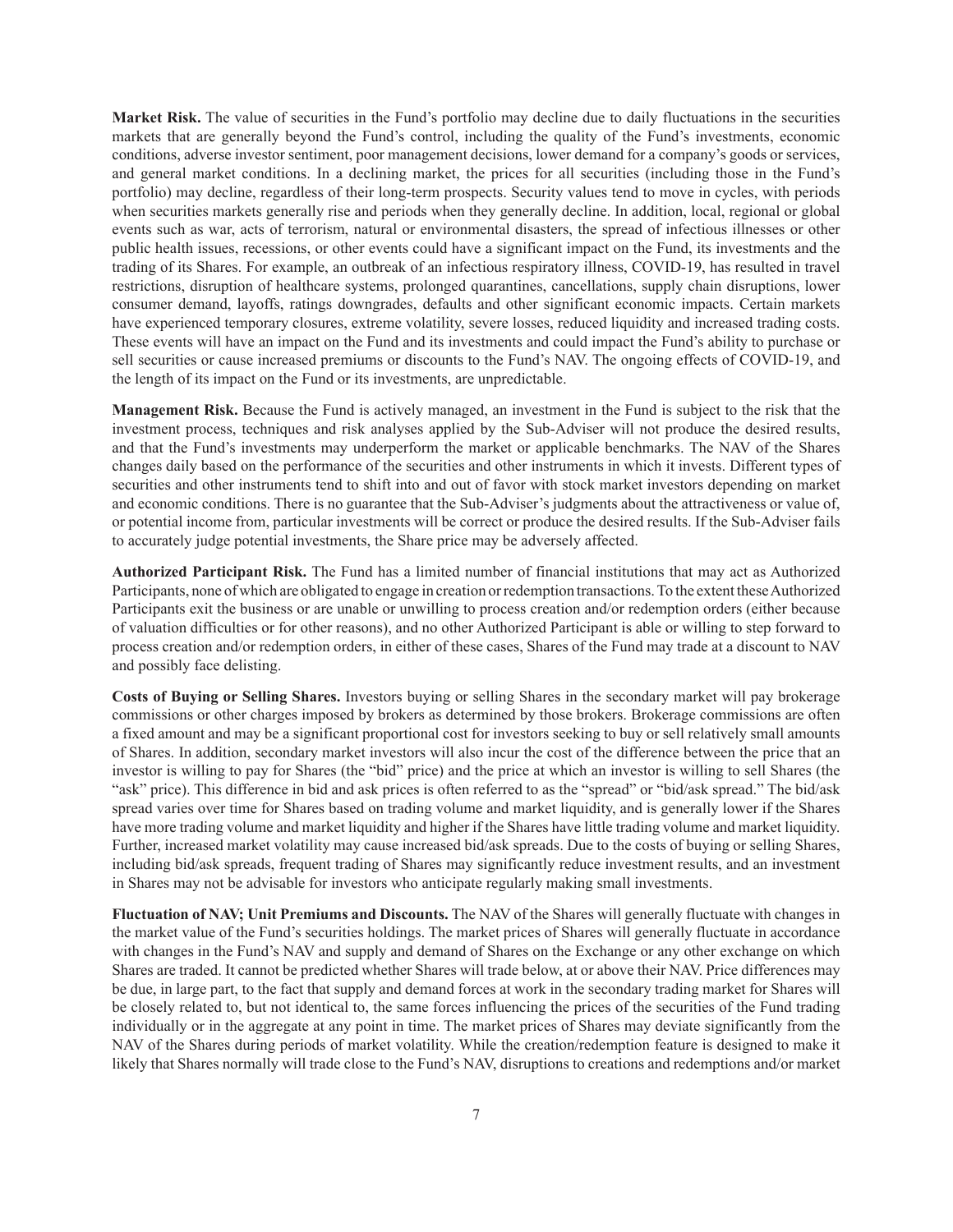volatility may result in trading prices that differ significantly from the Fund's NAV. If an investor purchases Shares at a time when the market price is at a premium to the NAV of the Shares or sells at a time when the market price is at a discount to the NAV of the Shares, then the investor may sustain losses that are in addition to any losses caused by a decrease in NAV. For example, during a "flash crash," the market prices of the Shares may decline suddenly and significantly. Such a decline may not reflect the performance of the portfolio securities held by the Fund. Flash crashes may cause Authorized Participants and other market makers to limit or cease trading in the Shares for temporary or longer periods. Shareholders could suffer significant losses to the extent that they sell Shares at these temporarily low market prices.

**No Assurance of Active Trading Market.** Although the Shares in the Fund are approved for listing on the Exchange, there can be no assurance that an active trading market will develop and be maintained for the Shares of the Fund. Further, market makers (other than lead market makers) have no obligation to make markets in the Shares and may discontinue doing so at any time without notice.

**Risks Related to Portfolio Turnover.** As a result of its trading strategy, the Fund may sell portfolio securities without regard to the length of time they have been held and will likely have a higher portfolio turnover rate than other registered investment companies. Because portfolio turnover may involve paying brokerage commissions and other transaction costs, higher turnover generally results in additional Fund expenses. High rates of portfolio turnover may lower the performance of the Fund due to these increased costs and may also result in the realization of short-term capital gains. If the Fund realizes capital gains when portfolio investments are sold, the Fund must generally distribute those gains to shareholders, increasing the Fund's taxable distributions. High rates of portfolio turnover in a given year would likely result in short-term capital gains that are taxed to shareholders at ordinary income tax rates.

#### <span id="page-7-0"></span>**PERFORMANCE INFORMATION**

The bar chart and table shown below provide some indication of the risks of investing in the Fund by showing changes in the performance of the Fund from year to year and by showing how the Fund's average annual returns for one year and since inception compare with a broad measure of market performance. The Fund's past performance (before and after taxes) is not necessarily an indication of how the Fund will perform in the future. Updated performance information for the Fund may be obtained by calling the Fund at (888) 383-0553.



- During the periods shown in the bar chart, the highest return for a calendar quarter was 45.22% (quarter ended 6/30/2020).
- During the periods shown in the bar chart, the lowest return for a calendar quarter was (50.96)% (quarter ended 3/31/2020).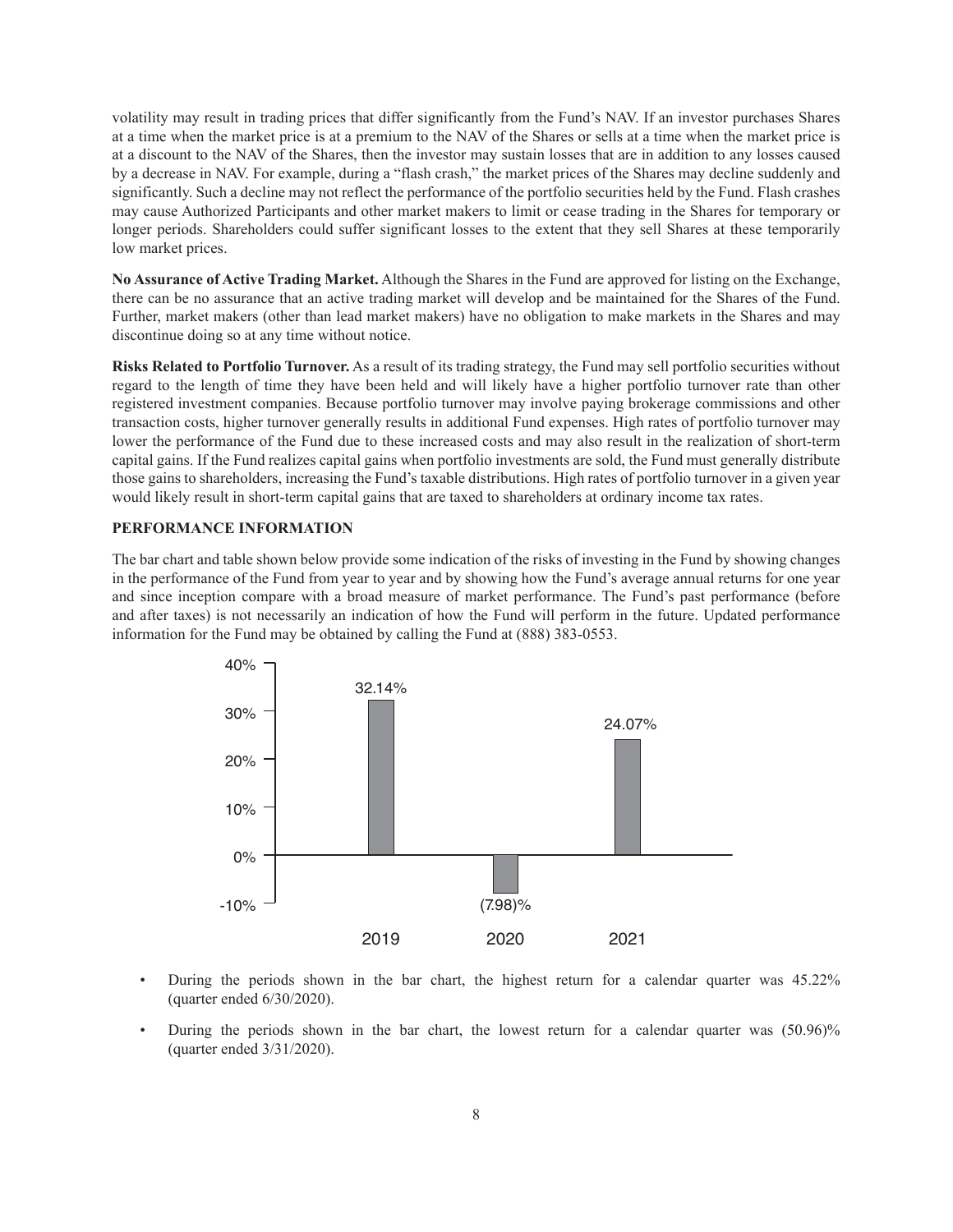| <b>Average Annual Total Returns -</b>                                                                 |          |                              |
|-------------------------------------------------------------------------------------------------------|----------|------------------------------|
| (For the Period Ended December 31, 2021)                                                              | 1 Year   | Since Inception <sup>1</sup> |
|                                                                                                       | 24.07%   | $9.65\%$                     |
| After taxes on distributions <sup>2</sup>                                                             | 21 29%   | $6.76\%$                     |
|                                                                                                       | $1514\%$ | 647%                         |
| S&P U.S Preferred Stock Index                                                                         |          |                              |
| (reflects no deduction for fees, expenses or taxes) $\dots \dots \dots \dots \dots \dots \dots \dots$ | 6.64%    | 7 76%                        |

1 The Fund commenced operations on May 15, 2018.

#### <span id="page-8-0"></span>**MANAGEMENT OF THE FUND**

#### **Investment Adviser and Sub-Adviser**

Virtus ETF Advisers LLC is the Fund's investment adviser (the "**Adviser**"). ETFis Series Trust I (the "**Trust**") and the Adviser have engaged Infrastructure Capital Advisors, LLC as the Fund's sub-adviser (the "**Sub-Adviser**") to manage the Fund's investments, subject to the oversight and supervision of the Adviser and the Board of Trustees of the Trust (the "**Board**").

#### **Portfolio Managers**

The following employees of the Sub-Adviser are the Fund's portfolio managers, each of whom is jointly and primarily responsible for the day-to-day management of the Fund's portfolio and has served in such position since the inception of the Fund's operations in May 2018: Jay D. Hatfield and Edward F. Ryan.

#### <span id="page-8-1"></span>**PURCHASE AND SALE OF FUND SHARES**

Unlike conventional investment companies, the Fund generally issues and redeems Shares on a continuous basis, at NAV, in blocks of 50,000 Shares or whole multiples thereof ("**Creation Units**"). The Fund's Creation Units may be issued and redeemed only by certain large institutions, referred to as "**Authorized Participants**," that enter into agreements with the Fund's principal underwriter. Retail investors may acquire and sell Shares only on the Exchange through a broker-dealer. Shares of the Fund will trade on the Exchange at market price rather than NAV. As such, Shares may trade at a price greater than NAV (premium) or less than NAV (discount). Investors may incur costs attributable to the difference between the highest price a buyer is willing to pay to purchase Shares (bid) and the lowest price a seller is willing to accept for Shares (ask) when buying or selling Shares in the secondary market (the "**bidask spread**"). Information regarding the Fund's NAV, market price, premiums and discounts, and bid-ask spreads is available on the Fund's website at www.virtusetfs.com.

#### <span id="page-8-2"></span>**TAX INFORMATION**

The Fund's distributions generally are taxed as ordinary income, capital gains or some combination of both, unless you are investing through a tax-advantaged arrangement, such as a  $401(k)$  plan or an IRA, in which case your distributions may be taxed as ordinary income when withdrawn from such arrangement.

### <span id="page-8-3"></span>**PAYMENTS TO BROKER-DEALERS AND OTHER FINANCIAL INTERMEDIARIES**

If you purchase the Fund through a broker-dealer or other financial intermediary (such as a bank), the Adviser, the Sub-Adviser or their respective affiliates may pay the intermediary for the sale of Shares and related services. These payments may create a conflict of interest by influencing the broker-dealer or other intermediary and your salesperson to recommend the Fund over another investment. Ask your salesperson or visit your financial intermediary's website for more information.

<sup>2</sup> After-tax returns are calculated using the highest historical individual federal marginal income tax rates and do not reflect the impact of state and local taxes. Actual after-tax returns depend on your tax situation and may differ from those shown and are not relevant if you hold your shares through tax-advantaged arrangements, such as 401(k) plans or individual retirement accounts. In some cases, the return after taxes may exceed the return before taxes due to an assumed tax benefit from any losses on a sale of Shares at the end of the measurement period.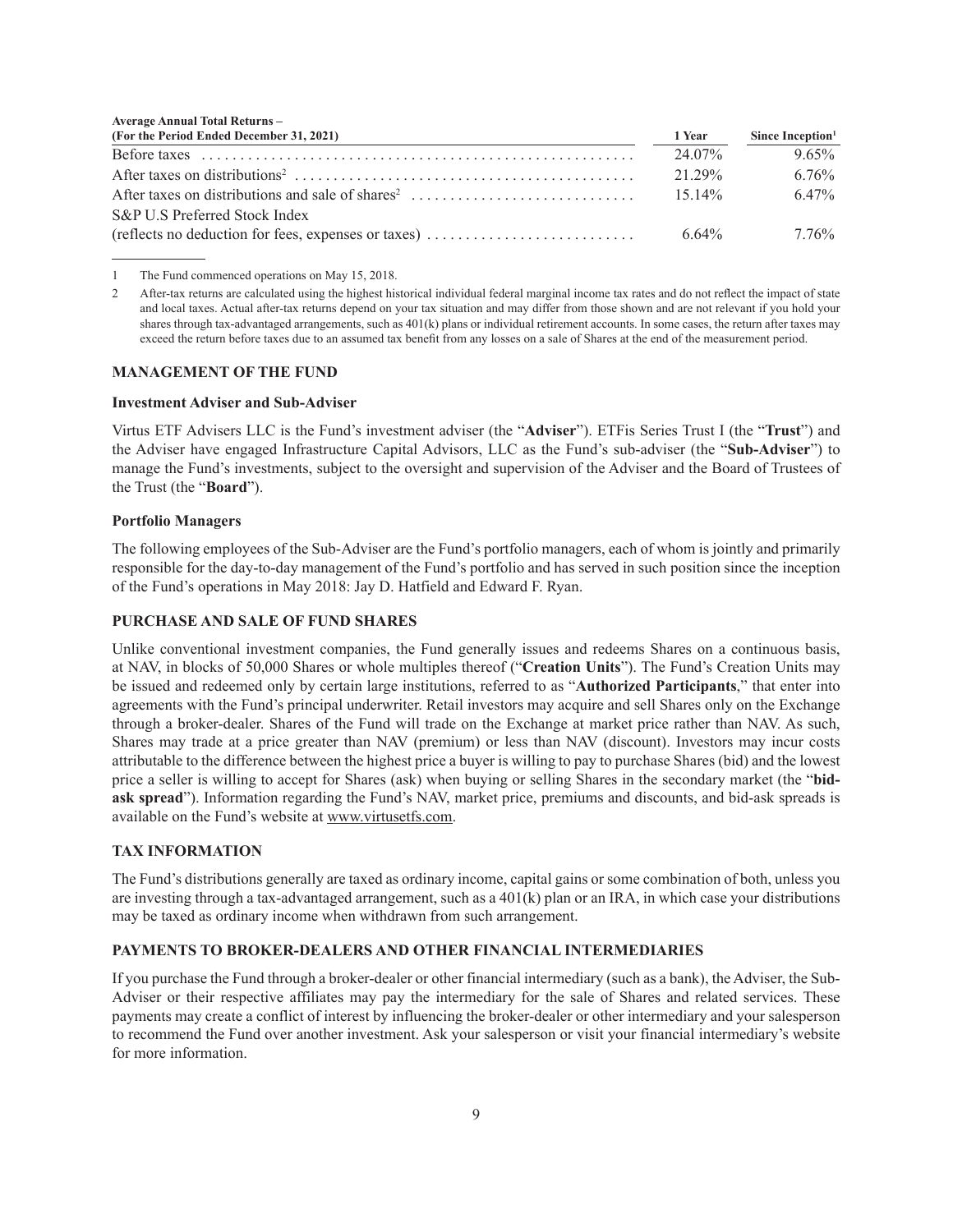# **ADDITIONAL INFORMATION REGARDING THE FUND'S INVESTMENT OBJECTIVE, STRATEGIES AND RISKS**

**Additional Information Regarding the Fund's Objective.** The investment objective of the Fund may be changed by the Board without shareholder approval upon 60 days' notice to the shareholders. There is no guarantee that the Fund will achieve its objective.

**Additional Information Regarding the Fund's Investments.** The Fund's 80% investment policy is non-fundamental and may be changed without shareholder approval upon 60 days' notice to the shareholders.

While the Fund's primary focus is investments in preferred stock as disclosed in the Fund's principal investment strategies, which are discussed in the "Risk/Return Summary Information" section above, the Fund has flexibility to invest in other types of securities, including real estate investment trusts ("**REITs**"), master limited partnerships ("**MLPs**"), exchange-traded products ("**ETPs**"), common stock and cash or cash equivalents, such as money market instruments. The Fund may also invest up to 20% of its net assets in short positions on ETPs and other securities, including preferred and common stock. Please see the Fund's Statement of Additional Information (the "**SAI**") for additional information about the securities and investment strategies described in this prospectus and about additional securities and investment strategies that may be used by the Fund.

**Additional Information Regarding the Fund's Investment Risks.** In addition to the principal risks discussed in the "Risk/Return Summary Information" section above, an investment in the Fund is also subject to the following risks:

*Early Closing Risk*. An unanticipated early closing of the Exchange may result in a shareholder's inability to buy or sell Shares of the Fund on that day.

*Risks Related to Investments in ETPs*. Through its positions in other ETPs, the Fund will be subject to the risks associated with such vehicles' investments, including the possibility that the value of the securities or instruments tracked by an ETP could decrease (or increase). In addition, certain ETPs may track common portfolio positions, thereby reducing any diversification benefits. To the extent that the Fund invests in other ETPs, your cost of investing in the Fund will generally be higher than the cost of investing directly in other ETPs. By investing in the Fund, you will indirectly bear fees and expenses charged by underlying ETPs, in addition to the Fund's direct fees and expenses. Furthermore, the market value of an ETP's shares may differ from its NAV. This difference in price may be due to the fact that the supply and demand in the market for ETP shares at any point in time is not always identical to the supply and demand in the market for the underlying basket of securities. Accordingly, there may be times when an ETP trades at a premium (creating the risk that the Fund pays more than NAV for an ETP when making a purchase) or discount (creating the risks that the Fund's NAV is reduced for undervalued ETPs it holds, and that the Fund receives less than NAV when selling an ETP).

*Fund Shares Liquidity Risk*. Trading in Shares of the Fund may be halted because of market conditions or for reasons that, in the view of the Exchange, make trading in Shares inadvisable. In addition, trading in Shares is subject to trading halts caused by extraordinary market volatility pursuant to "circuit breaker" rules. There can be no assurance that the requirements necessary to maintain the listing of the Shares will continue to be met or will remain unchanged. During stressed market conditions, the liquidity of Shares may be less than the liquidity of the securities in the Fund's portfolio, which may be significantly less than the liquidity of other ETFs.

*MLP Risk*. Investments in securities of MLPs involve risks that differ from investments in common stock including risks related to limited control and limited rights to vote on matters affecting the MLP, risks related to potential conflicts of interest between the MLP and the MLP's general partner and cash flow risks. MLP common units and other equity securities can be affected by macroeconomic and other factors affecting the stock market in general, expectations of interest rates, investor sentiment towards MLPs or the energy infrastructure sector, changes in a particular issuer's financial condition or unfavorable or unanticipated poor performance of a particular issuer (in the case of MLPs, generally measured in terms of distributable cash flow). Prices of common units of individual MLPs and other equity securities also can be affected by fundamentals unique to the partnership or company, including earnings power and coverage ratios.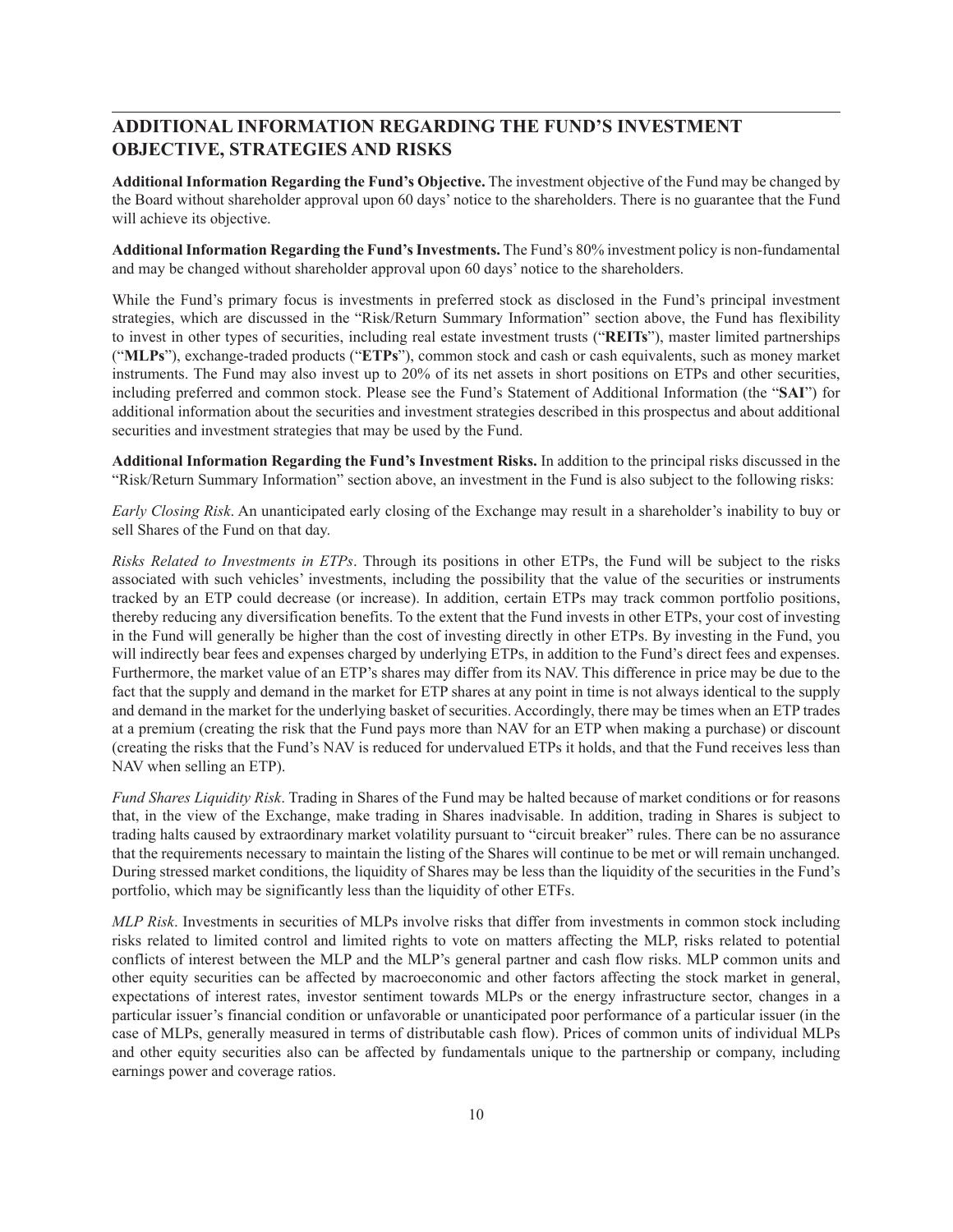*MLP Tax Risk*. MLPs taxed as partnerships generally do not pay U.S. federal income tax at the partnership level, subject to the application of certain partnership audit rules. Rather, each partner is allocated a share of the MLP's income, gains, losses, deductions and expenses. A change in current tax law, or a change in the underlying business mix of a given MLP, could result in an MLP being treated as a corporation for U.S. federal income tax purposes, which would result in such MLP being required to pay U.S. federal income tax on its taxable income. The classification of an MLP as a corporation for U.S. federal income tax purposes would have the effect of reducing the amount of cash available for distribution by the MLP. Thus, if any of the MLPs owned by the Fund were treated as corporations for U.S. federal income tax purposes, it could result in a reduction in the value of your investment in the Fund and lower income.

MLPs taxed as partnerships file a partnership tax return for U.S. federal, state and local income tax purposes and communicate to each investor in such MLP the investor's allocable share of the MLP's income, gains, losses, deductions and expenses via a "Schedule K-1." Each year, the Fund will send you an annual tax statement (Form 1099) to assist you in completing your federal, state and local tax returns. An MLP might need to amend its partnership tax return and, in turn, send amended Schedules K-1 to investors in the MLP, such as the Fund. When necessary, the Fund will send you a corrected Form 1099 to reflect Schedule K-1 information reclassified by an MLP, which could, in turn, require you to amend your federal, state or local tax returns.

Historically, MLPs have been able to offset a significant portion of their taxable income with tax deductions, including depreciation and amortization expense deductions. The law could change to eliminate or reduce such tax deductions, which ultimately shelter the recognition of taxable income by the Fund. The elimination or reduction of such tax benefits could significantly reduce the value of the MLPs held by the Fund, which would similarly reduce the Fund's NAV. Additionally, the Fund could consequently be subject to U.S. federal, state and local corporate income taxes on a greater portion of the amount of the distributions it receives from the MLPs, which would reduce the amount the Fund can distribute to shareholders and could increase the percentage of Fund distributions treated as dividends instead of tax advantaged return of capital.

Depreciation or other cost recovery deductions passed through to the Fund from investments in MLPs taxed as partnerships in a given year generally will reduce the Fund's taxable income (and earnings and profits), but those deductions may be recaptured in the Fund's taxable income (and earnings and profits) in subsequent years when the MLPs dispose of their assets or when the Fund disposes of its interests in the MLPs. When deductions are recaptured, distributions to the Fund's shareholders may be taxable, even though the shareholders at the time of the distribution might not have held shares in the Fund at the time the deductions were taken by the Fund, and even though the Fund's shareholders at the time of the distribution will not have corresponding economic gain on their shares at the time of the distribution.

The portion of the distributions received by the Fund each year that is considered a return of capital from the MLPs taxed as partnerships will not be known until the Fund receives a Schedule K-1 for that year with respect to certain of its MLP investments. The Fund's tax liability will not be known until the Fund completes its annual tax return. The Fund's tax estimates could vary substantially from the actual liability and therefore the determination of the Fund's actual tax liability may have a material impact on the Fund's NAV. The payment of corporate income taxes imposed on the Fund will decrease cash available for distribution to shareholders.

*REIT Risk*. The Fund is subject to the risk that the value of stocks of REITs will decline because of adverse developments affecting the real estate industry and real property values. Such a decline could be precipitated by, among other things, general economic decline, deterioration in the real estate rental market, declines in real estate property demand, changes in interest rates, declines in the availability of real estate financing, increases in borrower defaults, overbuilding, or other developments that reduce credit and cash positions of REITs and REIT operators on a local, regional or national level. REITs may also be adversely affected by poor management, failure to quality as a REIT under the Internal Revenue Code of 1986 (the "**Code**"), environmental problems, property tax increases or changes in federal, state or local regulations.

*Redeeming Risk.* Shares in the Fund generally may be redeemed only in Creation Units and only by Authorized Participants. All other persons or entities transacting in Shares must generally do so in the secondary market.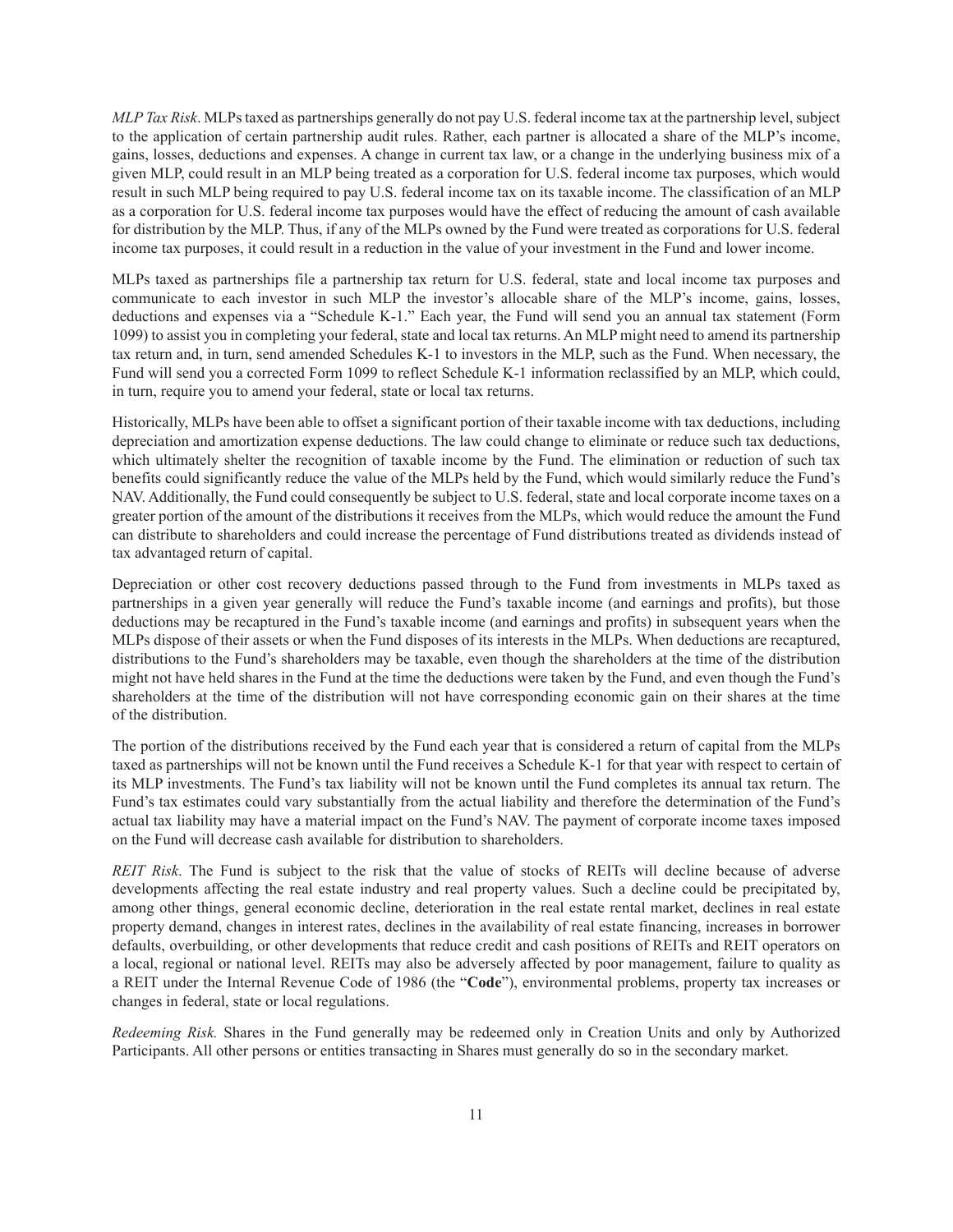*Short Position Risk*. Because the Fund's potential loss on a short position arises from increases in the value of the asset sold short, the Fund will incur a loss on a short position, which is theoretically unlimited, if the price of the asset sold short increases from the short sale price. The counterparty to a short position or other market factors may prevent the Fund from closing out a short position at a desirable time or price and may reduce or eliminate any gain or result in a loss. In a rising market, the Fund's short positions will cause the Fund to underperform the overall market and its peers that do not engage in short sales. If the Fund holds both long and short positions, and both positions decline simultaneously, the short positions will not provide any buffer (hedge) from declines in value of the Fund's long positions. Certain types of short positions involve leverage, which may exaggerate any losses, potentially more than the actual cost of the investment, and will increase the volatility of the Fund's returns.

**Temporary Defensive Positions.** In certain adverse market, economic, political or other conditions, the Fund may temporarily depart from its normal investment policies and strategies. At such times, the Fund may invest in cash or cash equivalents, such as money market instruments, and to the extent permitted by applicable law and the Fund's investment restrictions, shares of other investment companies, including money market funds. Under such circumstances, the Fund may invest up to 100% of its assets in these investments and may do so for extended periods of time. To the extent that the Fund invests in money market instruments or other investment companies, shareholders of the Fund would indirectly pay both the Fund's expenses and the expenses relating to those other investment companies with respect to the Fund's assets invested in such investment companies. When the Fund takes a temporary defensive position, the Fund may not be able to achieve its investment objective.

**Disclosure of Portfolio Holdings.** The Fund's portfolio holdings are disclosed on the Fund's website (www. virtusetfs.com) daily after the close of trading on the Exchange and prior to the opening of trading on the Exchange the following day.

# <span id="page-11-0"></span>**MANAGEMENT OF THE FUND**

### <span id="page-11-1"></span>**INVESTMENT ADVISER**

The Fund's investment adviser is Virtus ETF Advisers LLC, located at 1540 Broadway, New York, NY 10036. The Adviser was organized as a Delaware limited liability company in August 2013 and is an indirect, wholly owned subsidiary of Virtus Investment Partners, Inc. (ticker: VRTS) (together with its affiliates, "**Virtus**"). Virtus is a public company that operates a multi-manager asset management business and has substantial experience in the investment management and investment company industries. As of December 31, 2021, on a collective basis, Virtus-affiliated registered investment advisers managed approximately \$187.2 billion in assets.

The Adviser has served as the Fund's investment adviser since inception of the Fund's operations pursuant to an investment advisory agreement with the Trust on behalf of the Fund. The Adviser is responsible for the oversight and management of all service providers to the Trust. The Adviser has engaged the Sub-Adviser to manage the Fund's investments in accordance with the stated investment objective and policies of the Fund, subject to the oversight and supervision of the Adviser and the Board, and will oversee the Sub-Adviser's compliance with the terms and conditions of the SEC rule on which the Fund relies to operate as an ETF, as well as the Trust's related policies and procedures. The Adviser also assists with: (a) non-advisory operations of the Fund, (b) the preparation and submission of reports to existing shareholders, (c) the periodic updating of the Fund's prospectus and statement of additional information, (d) the preparation of reports to be filed with the SEC and other regulatory authorities, and (e) maintaining certain of the Fund's records.

**Adviser Compensation.** The Adviser receives a monthly advisory fee from the Fund at the annual rate of 0.80% of the Fund's average daily net assets (the "**Advisory Fee**"). The Advisory Fee is structured as a "unified fee." The Adviser has delegated to the Sub-Adviser the obligation to pay all of the ordinary operating expenses of the Fund, except for the following expenses, each of which is paid by the Fund: the Advisory Fee; payments under any 12b-1 plan; taxes and other governmental fees; brokerage fees, commissions and other transaction expenses; interest and other costs of borrowing; litigation or arbitration expenses; acquired fund fees and expenses; and extraordinary or other non-routine expenses of the Fund.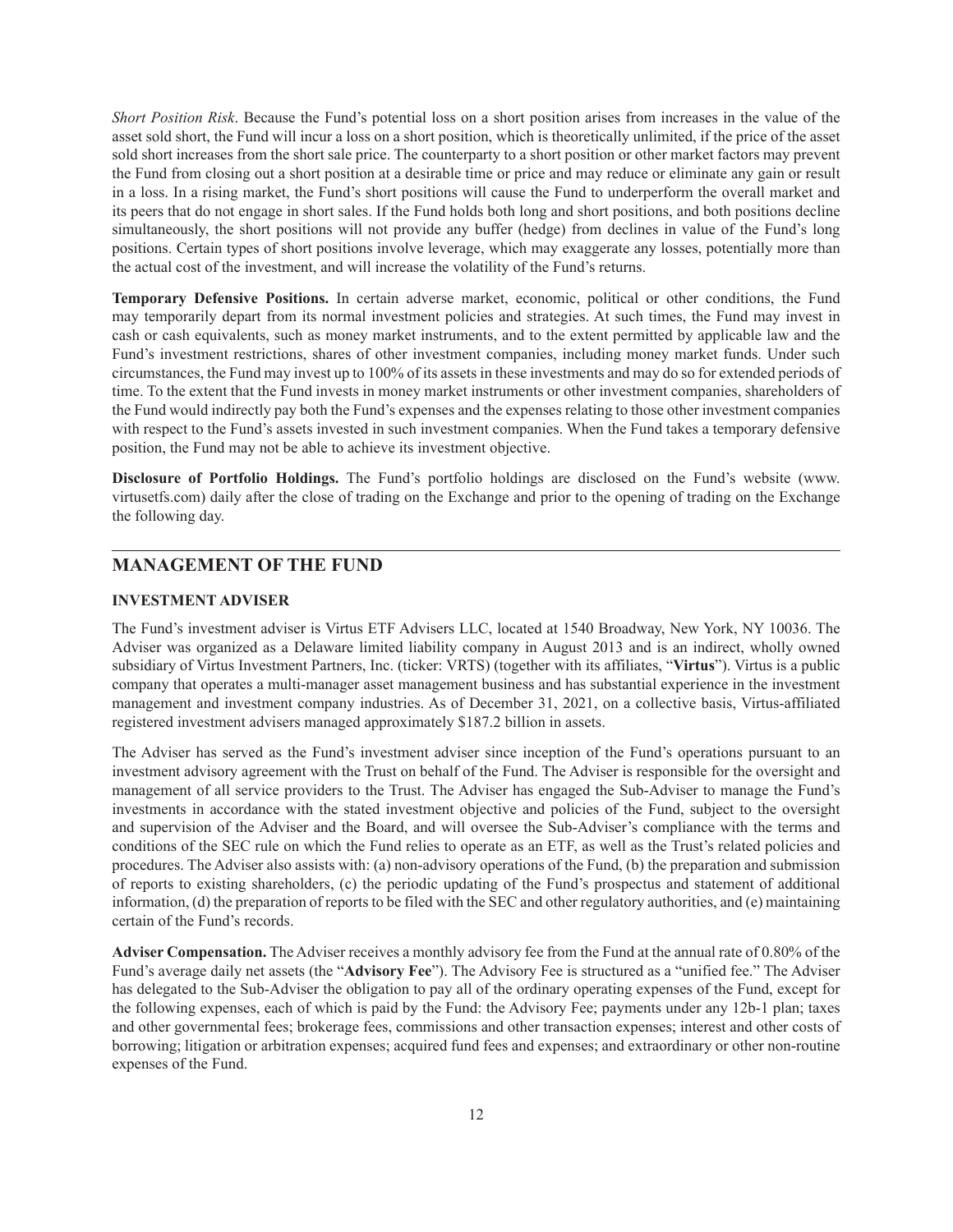#### <span id="page-12-0"></span>**INVESTMENT SUB-ADVISER**

The Fund's sub-adviser is Infrastructure Capital Advisors, LLC, 1325 Avenue of the Americas, 28th Floor, New York, NY 10019. The Sub-Adviser serves in that capacity pursuant to a sub-advisory contract (the "**Sub-Advisory Agreement**") with the Adviser and the Trust on behalf of the Fund as approved by the Board. The Sub-Adviser makes day-to-day investment decisions for the Fund and selects broker-dealers for executing portfolio transactions, subject to the Sub-Adviser's best execution obligations and the Trust's and the Sub-Adviser's brokerage policies. The Adviser, however, will continue to have overall responsibility for the management and investment of the assets and responsibility for all advisory services furnished by the Sub-Adviser, and will supervise the Sub-Adviser in the performance of its duties for the Fund pursuant to written policies and procedures designed to prevent violations of applicable laws and regulations, Board procedures, and the provisions of the Fund's prospectus and SAI, as supplemented from time to time.

The Sub-Adviser was organized as a New York limited liability company in January 2012. The Sub-Adviser has served as the sub-adviser of the Fund since the inception of the Fund's operations. The Sub-Adviser is controlled by Jay D. Hatfield, its co-founder and president. Mr. Hatfield has been managing investments for clients, including private investment funds, since 2001. As of December 31, 2021, the Sub-Adviser had approximately \$1.2 billion in assets under management.

**Sub-Adviser Compensation.** The Adviser pays the Sub-Adviser out of the Advisory Fee it receives from the Fund. The Adviser retains a portion of the Advisory Fee equal to an annualized rate of 0.14% of the Fund's average daily net assets, and the remainder of the Advisory Fee is paid by the Adviser to the Sub-Adviser as full compensation for its services.

**Disclosure Regarding Advisory Agreement Approval.** A discussion regarding the basis for the Board's most recent approval of the investment advisory agreement and investment sub-advisory agreement for the Fund is available in the Fund's most recent semi-annual report for the fiscal period ended April 30, 2021. You may obtain a copy of the Fund's annual and semi-annual reports, without charge, upon request to the Fund.

#### <span id="page-12-1"></span>**MANAGER OF MANAGERS STRUCTURE**

The SEC has granted exemptive relief that permits the Adviser, subject to certain conditions, to enter into new subadvisory agreements with affiliated or unaffiliated sub-advisers on behalf of the Fund without shareholder approval. The exemptive relief also permits material amendments to existing sub-advisory agreements with affiliated or unaffiliated sub-advisers (including the Sub-Advisory Agreement with the Sub-Adviser) without shareholder approval. Under this structure, the Adviser has ultimate responsibility, subject to oversight by the Board, to oversee such sub-advisers and recommend to the Board their hiring, termination, and replacement. The structure does not permit investment advisory fees paid by the Fund to be increased without shareholder approval, or change the Adviser's obligations under the investment advisory agreement, including the Adviser's responsibility to monitor and oversee sub-advisory services furnished to the Fund.

### <span id="page-12-2"></span>**PORTFOLIO MANAGERS**

The following employees of the Sub-Adviser are the Fund's portfolio managers, each of whom is jointly and primarily responsible for the day-to-day management of the Fund's portfolio and has served in such position since the inception of the Fund's operations in May 2018:

**• Jay D. Hatfield,** *Co-Founder and President of the Sub-Adviser*

Mr. Hatfield is the Chief Executive Officer of Infrastructure Capital Management, LLC ("**ICM**"), a private investment company that he founded in 2002.

Prior to founding ICM, Mr. Hatfield was a portfolio manager with SAC Capital Advisors, where he managed a \$500 million infrastructure fund focused on investing in credit instruments and infrastructure-related equities. Before joining SAC, Mr. Hatfield was a Managing Director and Head of Fixed Income Research at Zimmer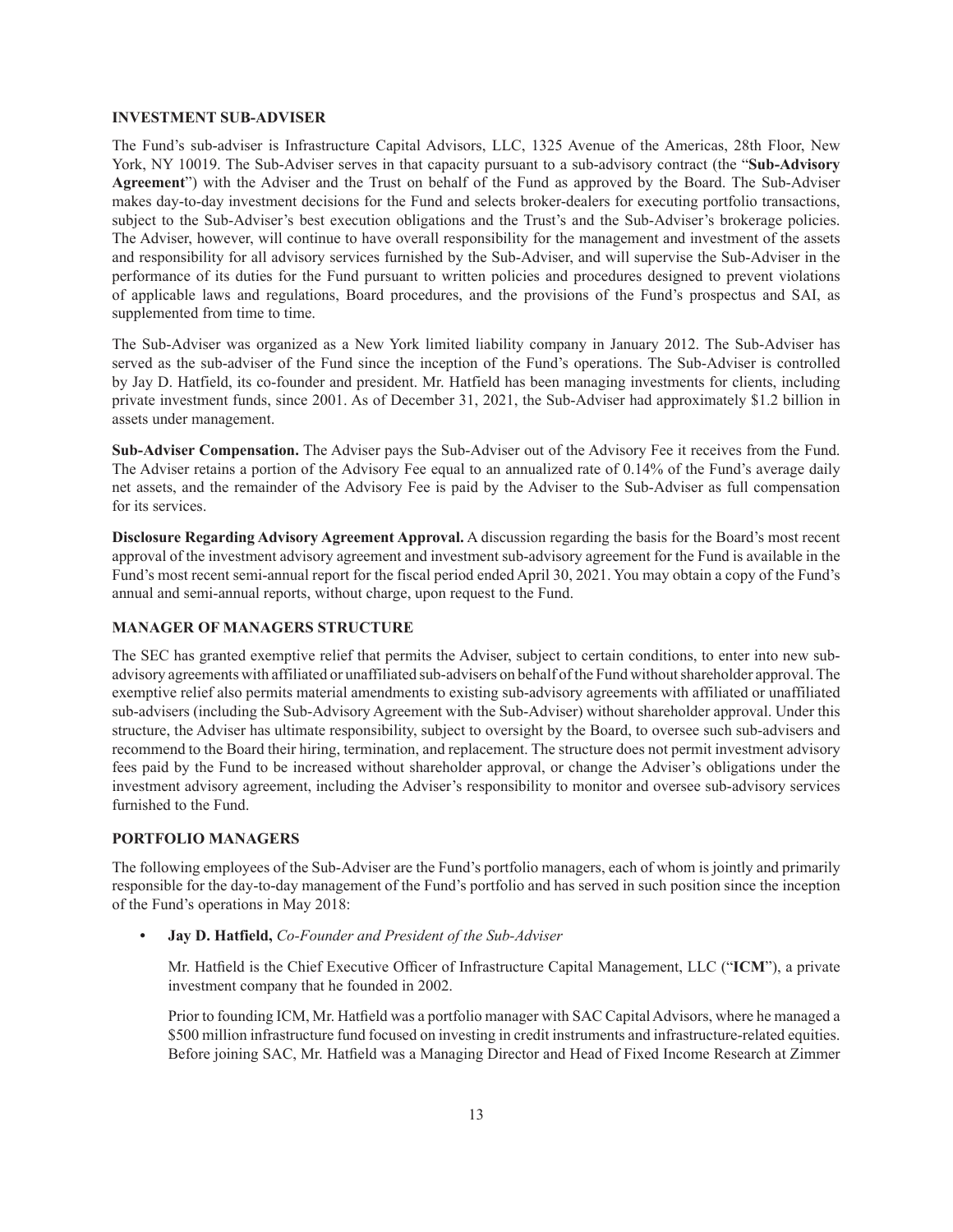Lucas Partners, where he was responsible for directing research for credit funds, including infrastructure related equities in the energy and utility sectors. Mr. Hatfield began his investment banking career at Morgan Stanley & Co. Inc., where he spent over 10 years as an investment banker advising clients in the utility, power and energy industries. Mr. Hatfield began his career as an auditor and consultant at Arthur Young  $\&$ Co. (now Ernst & Young), where he was a Certified Public Accountant and consultant, auditing and providing consulting services to companies in the technology, biotechnology and retailing industries.

Mr. Hatfield has a Master of Business Administration degree from the Wharton School, University of Pennsylvania, where he specialized in Finance and graduated with distinction and as a member of the Beta Gamma Sigma honor society. Mr. Hatfield also has a Bachelor of Science degree in Managerial Economics from the University of California, Davis.

## **• Edward F. Ryan,** *Co-Founder and Chief Financial Officer of the the Sub-Adviser*

Prior to co-founding the Sub-Adviser, Mr. Ryan was engaged in venture capital projects in the financial technology sector. Prior to his venture capital activities, he was founder and Managing Partner of Mansion Partners, LP, a private investment partnership focused on value stocks and special situations, which he ran for twelve years.

Before launching his own investment management business, Mr. Ryan was Vice President and Director of Ansbacher (Dublin) Asset Management, Ltd., where he was part of a small team managing investments in global equity and fixed income markets for an offshore investment company and U.S. trusts and foundations. His primary investment focus was on financially troubled utilities, REITs and banks and thrifts.

Prior to joining Ansbacher, he was an Investment Analyst and the Secretary/Treasurer at J. Rothschild Capital Management Corp., a unit of RIT Capital Partners plc. Mr. Ryan was a member of the team that launched the U.S. operation, where he evaluated U.S. investment opportunities and managed all corporate financial functions. Mr. Ryan began his career at The Bank of New York, where he was a Senior Industry Analyst specializing in the oil service industry.

Mr. Ryan has a Master of Business Administration from the Graduate School of Business at Columbia University with a concentration in finance. He also has a Bachelor of Arts degree in Accounting from Saint John's University (MN).

**Additional Information**. Additional information about the portfolio managers' compensation, other accounts managed by the portfolio managers and the portfolio managers' ownership of Shares of the Fund is available in the Fund's SAI.

#### <span id="page-13-0"></span>**BOARD OF TRUSTEES**

The Fund is a non-diversified series of the Trust, an open-end management investment company organized as a Delaware statutory trust on September 20, 2012. The Board supervises the operations of the Trust and the Fund according to applicable state and federal law, and is responsible for the overall management of the Fund's business affairs.

### <span id="page-13-1"></span>**OPERATIONAL ADMINISTRATOR**

Virtus ETF Solutions LLC (the "**Administrator**"), located at 1540 Broadway, New York, NY 10036, serves as the Fund's operational administrator. The Administrator supervises the overall administration of the Trust and the Fund including, among other responsibilities, the coordination and day-to-day oversight of the Fund's operations, the service providers' communications with the Fund and each other and assistance with Trust, Board and contractual matters related to the Fund and other series of the Trust. The Administrator also provides persons satisfactory to the Board to serve as officers of the Trust.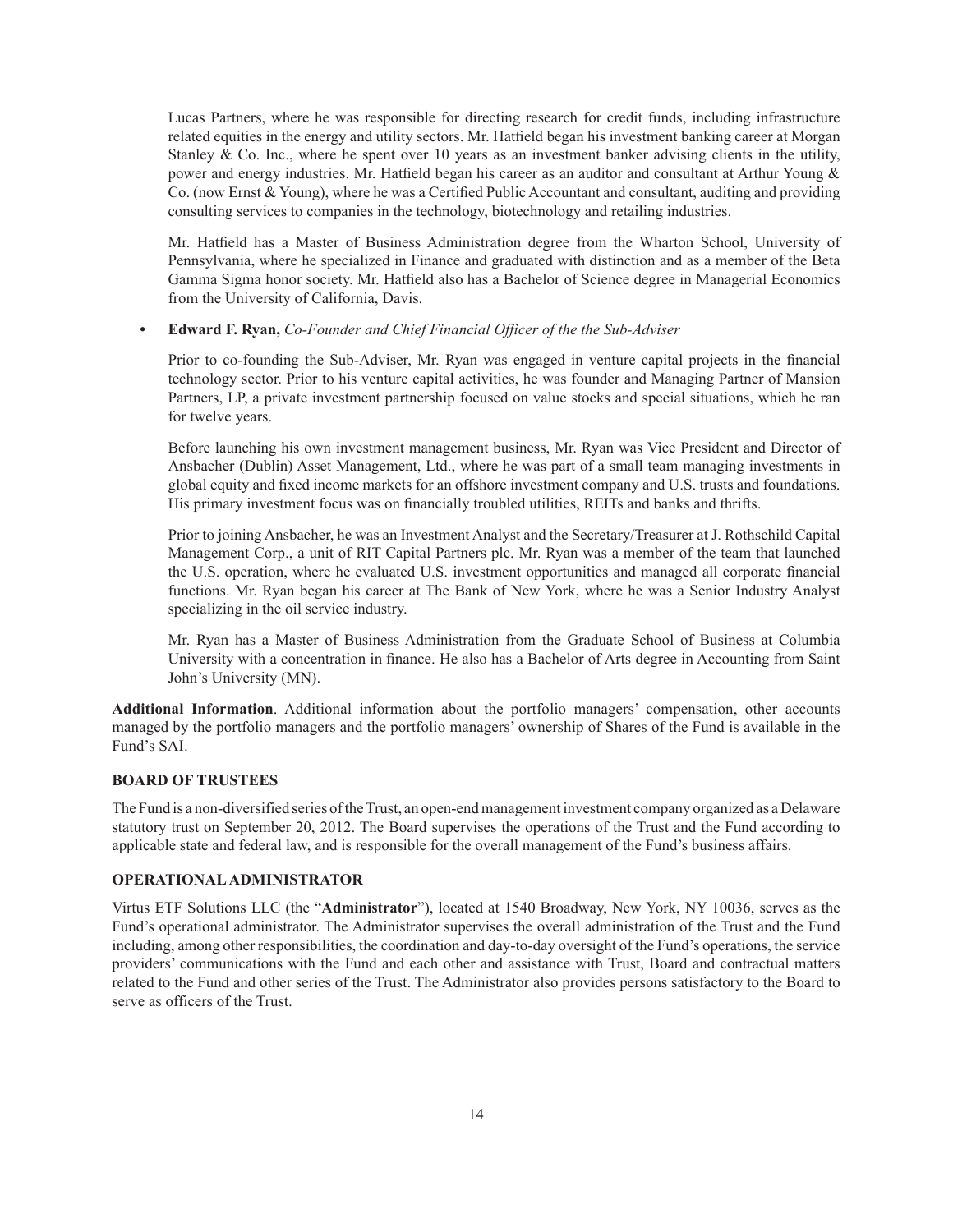#### <span id="page-14-0"></span>**ACCOUNTING SERVICES ADMINISTRATOR, CUSTODIAN AND TRANSFER AGENT**

The Bank of New York Mellon ("**BNY Mellon**"), located at 240 Greenwich Street, New York, NY 10286, directly and through its subsidiary companies, provides necessary administrative, accounting, tax and financial reporting for the maintenance and operations of the Trust as the Fund's accounting services administrator. BNY Mellon also serves as the custodian for the Fund's assets, and serves as transfer agent and dividend paying agent for the Fund.

### <span id="page-14-1"></span>**DISTRIBUTOR**

VP Distributors, LLC (the "**Distributor**"), located at One Financial Plaza, Hartford, CT 06103, serves as the distributor of Creation Units for the Fund on an agency basis. The Distributor does not maintain a secondary market in Shares.

#### <span id="page-14-2"></span>**INDEPENDENT REGISTERED PUBLIC ACCOUNTING FIRM**

PricewaterhouseCoopers LLP, located at Two Commerce Square, Suite 1800, 2001 Market Street, Philadelphia, PA 19103, serves as the independent registered public accounting firm for the Trust and the Fund.

#### <span id="page-14-3"></span>**LEGAL COUNSEL**

Stradley Ronon Stevens & Young, LLP, located at 2005 Market Street, Suite 2600, Philadelphia, PA 19103, serves as counsel to the Trust and the Independent Trustees.

### <span id="page-14-4"></span>**EXPENSES OF THE FUND**

The Fund pays all expenses not assumed by the Sub-Adviser. General Trust expenses that are allocated among and charged to the assets of the Fund and other series of the Trust are done so on a basis that the Board deems fair and equitable, which may be on a basis of relative net assets of the Fund and other series of the Trust or the nature of the services performed and relative applicability to the Fund and other series of the Trust.

# <span id="page-14-5"></span>**INVESTING IN THE FUND**

### <span id="page-14-6"></span>**DISTRIBUTION AND SERVICE PLAN**

The Board has adopted on behalf of the Fund a Distribution and Service Plan pursuant to Rule 12b-1 under the 1940 Act. In accordance with its Rule 12b-1 plan, the Fund is authorized to pay an amount up to 0.25% of its average daily net assets each year to finance activities primarily intended to result in the sale of Creation Units of the Fund or the provision of investor services. No Rule 12b-1 fees are currently paid by the Fund, and there are no current plans to impose these fees. However, in the event Rule 12b-1 fees are charged in the future, they will be paid out of the respective Fund's assets, and over time these fees will increase the cost of your investment and may cost you more than certain other types of sales charges.

The Adviser, Sub-Adviser or their respective affiliates may, out of their own resources, pay amounts to third parties for distribution or marketing services on behalf of the Fund. The making of these payments could create a conflict of interest for a financial intermediary receiving such payments.

#### <span id="page-14-7"></span>**DETERMINATION OF NET ASSET VALUE**

The NAV of the Shares for the Fund is equal to the Fund's total assets minus the Fund's total liabilities divided by the total number of Shares outstanding. Interest and investment income on the Trust's assets accrue daily and are included in the Fund's total assets. Expenses and fees (including investment advisory, management, administration and distribution fees, if any) accrue daily and are included in the Fund's total liabilities. The NAV that is published is rounded to the nearest cent; however, for purposes of determining the price of Creation Units, the NAV is calculated to five decimal places.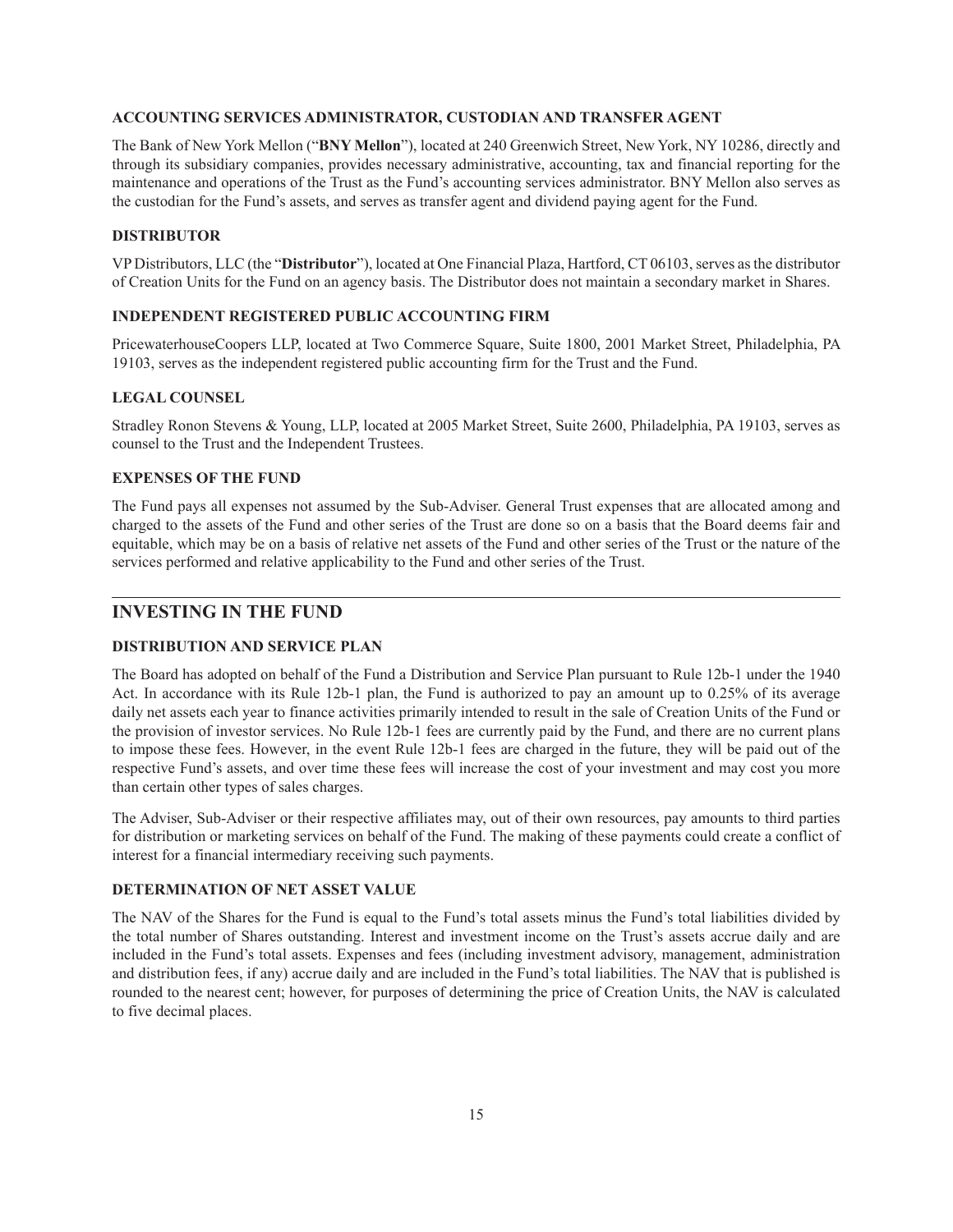The pricing and valuation of portfolio securities is determined in good faith in accordance with procedures approved by, and under the direction of, the Board. In determining the value of the Fund's assets, portfolio securities are generally valued at market using quotations from the primary market in which they are traded. Debt securities (other than shortterm investments) are valued on the basis of broker quotes or valuations provided by a pricing service, which in determining value utilizes information regarding recent sales, market transactions in comparable securities, quotations from dealers, and various relationships between securities. Short-term investments having a remaining maturity of 60 days or less are valued at amortized cost, which approximates market value. Other assets, such as accrued interest, accrued dividends and cash are also included in determining the NAV. The Fund normally uses third party pricing services to obtain market quotations.

Securities and assets for which market quotations are not readily available or which cannot be accurately valued using the Fund's normal pricing procedures are valued by the Trust's Fair Value Pricing Committee at fair value as determined in good faith under policies approved by the Board. Fair value pricing may be used, for example, in situations where (i) portfolio securities, such as securities with small capitalizations, are so thinly traded that there have been no transactions for that security over an extended period of time; (ii) an event occurs after the close of the exchange on which a portfolio security is principally traded that is likely to change the value of the portfolio security prior to the Fund's NAV calculation; (iii) the exchange on which the portfolio security is principally traded closes early; or (iv) trading of the particular portfolio security is halted during the day and does not resume prior to the Fund's NAV calculation. Pursuant to policies adopted by the Board, the Adviser consults with BNY Mellon and the Sub-Adviser on a regular basis regarding the need for fair value pricing. The Fund's policies regarding fair value pricing are intended to result in a calculation of the Fund's NAV that fairly reflects portfolio security values as of the time of pricing. A portfolio security's "fair value" price may differ from the price next available for that portfolio security using the Fund's normal pricing procedures, and the fair value price may differ substantially from the price at which the security may ultimately be traded or sold. If the fair value price differs from the price that would have been determined using the Fund's normal pricing procedures, you may receive more or less proceeds or Shares from redemptions or purchases of Shares, respectively, than you would have otherwise received if the portfolio security were priced using the Fund's normal pricing procedures, which could result in the market prices for Shares deviating from NAV. The performance of the Fund may also be affected if a portfolio security's fair value price were to differ from the security's price using the Fund's normal pricing procedures. The Board monitors and evaluates the Fund's use of fair value pricing, and periodically reviews the results of any fair valuation under the Trust's policies.

To the extent the assets of the Fund are invested in other open-end investment companies that are registered under the 1940 Act, the Fund's NAV is calculated based upon the NAVs reported by such registered open-end investment companies, and the prospectuses for these companies explain the circumstances under which they will use fair value pricing and the effects of using fair value pricing.

The NAV is determined as of the close of regular trading on the Exchange, normally 4:00 p.m. Eastern time, on each day that the Exchange is open for business. Currently, the Exchange is closed on weekends and in recognition of the following holidays: New Year's Day, Martin Luther King, Jr. Day, Presidents' Day, Good Friday, Memorial Day, Juneteenth National Independence Day, Independence Day, Labor Day, Thanksgiving Day and Christmas Day.

#### <span id="page-15-0"></span>**PREMIUM/DISCOUNT INFORMATION**

Information regarding the extent and frequency with which market prices of Shares have tracked the Fund's NAV for the most recently completed calendar year and the most recently completed calendar quarters since that year will be available without charge on the Fund's website at www.virtusetfs.com.

#### <span id="page-15-1"></span>**FREQUENT TRADING**

The Board has not adopted policies and procedures with respect to frequent purchases and redemptions of Shares by Fund shareholders ("**market timing**"). In determining not to adopt market timing policies and procedures, the Board noted that, unlike traditional mutual funds, the Shares can only be purchased and redeemed directly from the Fund in Creation Units by Authorized Participants, and that the vast majority of trading in the Shares occurs on the secondary market. Because secondary market trades do not involve the Fund directly, it is unlikely those trades would cause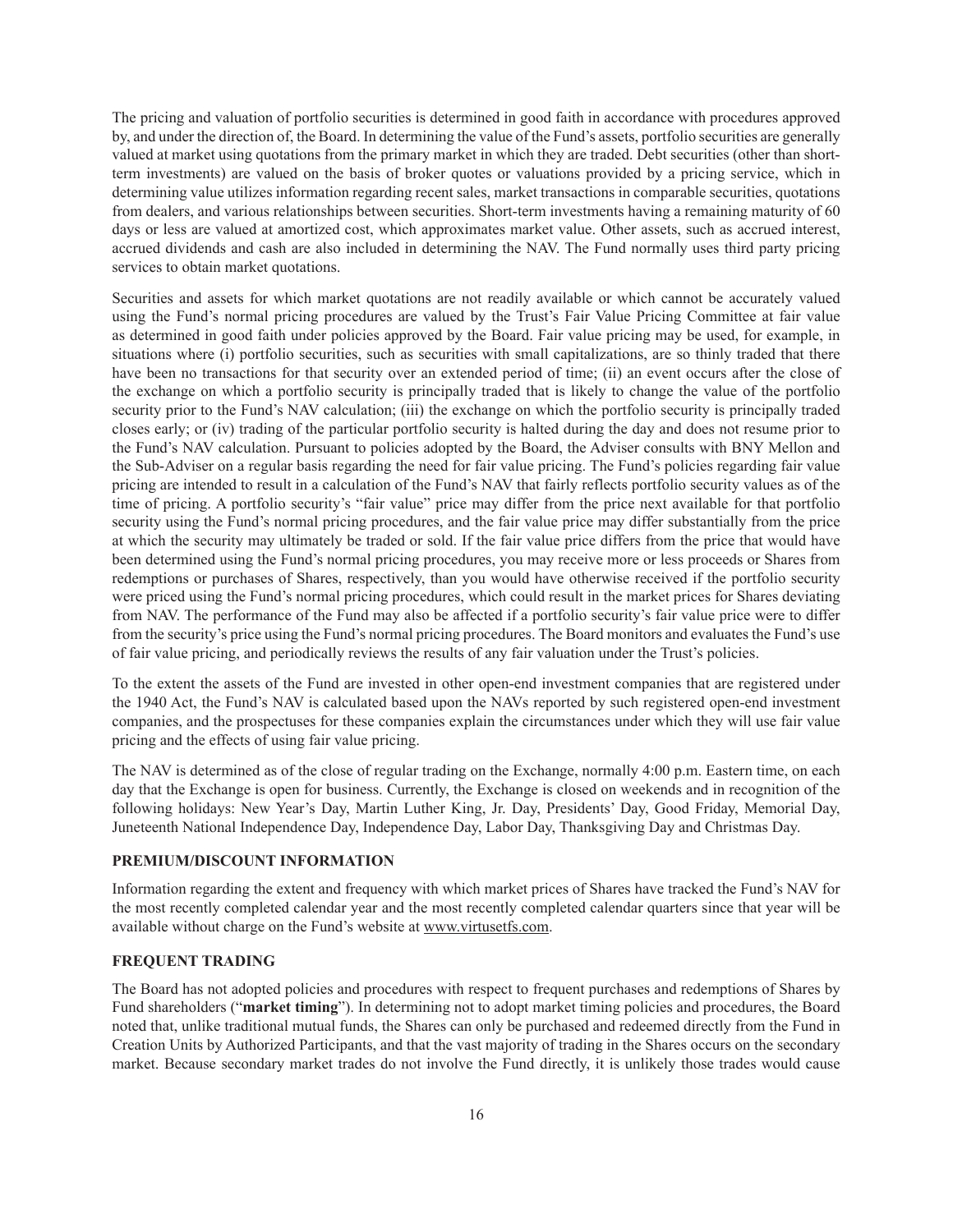many of the harmful effects of market timing, including dilution, disruption of portfolio management, increases in the Fund's trading costs and the realization of capital gains. With respect to trades directly with the Fund, to the extent effected in-kind (namely, for securities), those trades do not cause any of the harmful effects that may result from frequent cash trades. To the extent trades are effected in whole or in part in cash, the Board noted that those trades could result in dilution to the Fund and increased transaction costs (and the Fund may impose higher transaction fees to offset these increased costs), which could negatively impact the Fund's ability to achieve its investment objective. However, the Board noted that direct trading on a short-term basis by Authorized Participants is critical to ensuring that the Shares trade at or close to NAV. The Fund also imposes transaction fees on purchases and redemptions of Creation Units that are designed to offset the Fund's transfer and other transaction costs associated with the issuance and redemption of Creation Units. Given this structure, the Board determined that it is not necessary to adopt market timing policies and procedures. The Fund reserves the right to reject any purchase order at any time and reserves the right to impose restrictions on disruptive or excessive trading in Creation Units.

The Board has instructed the officers of the Trust to review reports of purchases and redemptions of Creation Units on a regular basis to determine if there is any unusual trading in the Shares. The officers of the Trust will report to the Board any such unusual trading in Creation Units that is disruptive to the Fund. In such event, the Board may reconsider its decision not to adopt market timing policies and procedures.

### <span id="page-16-0"></span>**DISTRIBUTIONS**

The Fund intends to qualify each year as a regulated investment company under the Code. As a regulated investment company, the Fund generally pays no federal income tax on the income and gains it distributes to shareholders. The Fund expects to distribute substantially all of its net investment income quarterly and its net realized capital gains, if any, at least annually. The Fund may distribute such income dividends and capital gains more frequently, if necessary, in order to reduce or eliminate federal excise or income taxes on the Fund. The amount of any distribution will vary, and there is no guarantee the Fund will pay either an income dividend or a capital gains distribution. Distributions may be reinvested automatically in additional whole Shares only if the broker through whom you purchased Shares makes such option available.

Each year, you will receive an annual statement (Form 1099) of your account activity to assist you in completing your federal, state and local tax returns. Distributions declared in December to shareholders of record in such month, but paid in January, are taxable as if they were paid in December. The Fund makes every effort to search for reclassified income to reduce the number of corrected forms mailed to you. However, when necessary, you will receive a corrected Form 1099 to reflect reclassified information.

At the time you purchase your Shares, the price of Shares may reflect undistributed income, undistributed capital gains, or net unrealized appreciation in value of portfolio securities held by the Fund. For taxable investors, a subsequent distribution to you of such amounts, although constituting a return of your investment, would be taxable.

Buying Shares in the Fund just before it declares an income dividend or capital gains distribution is sometimes known as "buying a dividend."

# <span id="page-16-1"></span>**FEDERAL INCOME TAXES**

#### <span id="page-16-2"></span>**FUND DISTRIBUTIONS**

The Fund expects, based on its investment objective and strategies, that its distributions, if any, will be taxable as ordinary income, capital gains, or some combination of both. This is true whether you reinvest your distributions in additional Shares or receive them in cash. For federal income tax purposes, Fund distributions of short-term capital gains are taxable to you as ordinary income. Fund distributions of long-term capital gains are taxable to you as longterm capital gains no matter how long you have owned your Shares. A portion of income dividends reported by a Fund may be qualified dividend income eligible for taxation by individual shareholders at long-term capital gain rates provided certain holding period requirements are met.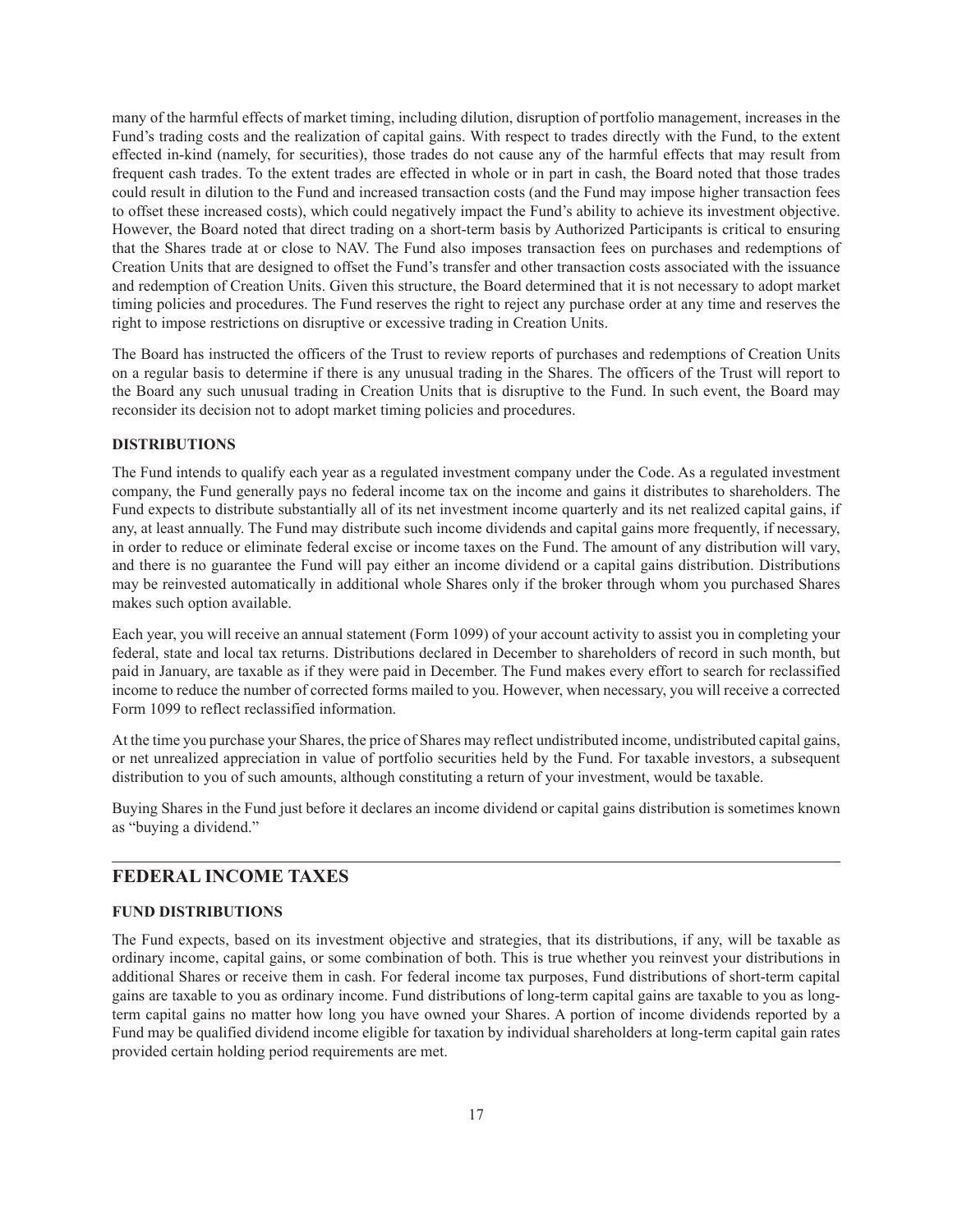#### <span id="page-17-0"></span>**SALE OF FUND SHARES**

A sale of Shares is a taxable event and, accordingly, a capital gain or loss may be recognized. Currently, any capital gain or loss realized upon a sale of Shares generally is treated as long-term capital gain or loss if the Shares have been held for more than one year and as short-term capital gain or loss if the Shares have been held for one year or less. The ability to deduct capital losses may be limited.

#### <span id="page-17-1"></span>**TAX TREATMENT OF FUND SHAREHOLDERS**

An additional 3.8% Medicare tax is imposed on certain net investment income (including ordinary dividends and capital gain distributions received from the Fund and net gains from taxable dispositions of Shares) of U.S. individuals, estates and trusts to the extent that such person's "modified adjusted gross income" (in the case of an individual) or "adjusted gross income" (in the case of an estate or trust) exceeds a threshold amount. This Medicare tax, if applicable, is reported by you on, and paid with, your federal income tax return.

Fund distributions and gains from the sale of your Shares generally are subject to state and local taxes.

Non-U.S. investors may be subject to U.S. withholding tax at a 30% or lower treaty rate and U.S. estate tax and are subject to special U.S. tax certification requirements to avoid backup withholding and claim any treaty benefits. Exemptions from U.S. withholding tax are provided for certain capital gain dividends paid by the Fund from net longterm capital gains, interest-related dividends and short-term capital gain dividends, if such amounts are reported by the Fund. However, notwithstanding such exemptions from U.S. withholding at the source, any such dividends and distributions of income and capital gains will be subject to backup withholding at a rate of 24% if you fail to properly certify that you are not a U.S. person.

Under the Foreign Account Tax Compliance Act ("**FATCA**"), a 30% withholding tax is imposed on income dividends paid by the Fund to certain foreign entities, referred to as foreign financial institutions or nonfinancial foreign entities, that fail to comply (or be deemed compliant) with extensive reporting and withholding requirements designed to inform the U.S. Department of the Treasury of U.S.-owned foreign investment accounts. After December 31, 2018, FATCA withholding also would have applied to certain capital gain distributions, return of capital distributions and the proceeds arising from the sale of Shares; however, based on proposed regulations issued by the Internal Revenue Service (the "IRS"), which can be relied upon currently, such withholding is no longer required unless final regulations provide otherwise (which is not expected). Information about a shareholder in the Fund may be disclosed to the IRS, non-U.S. taxing authorities or other parties as necessary to comply with FATCA. Withholding also may be required if a foreign entity that is a shareholder of the Fund fails to provide the appropriate certifications or other documentation concerning its status under FATCA.

### <span id="page-17-2"></span>**WITHHOLDING**

By law, if you do not provide your proper taxpayer identification number and certain required certifications, you may be subject to backup withholding on any distributions of income, capital gains or proceeds from the sale of your Shares. Withholding is also imposed if the IRS requires it. When withholding is required, the amount will be 24% of any distributions or proceeds paid.

### <span id="page-17-3"></span>**CREATION UNITS**

An Authorized Participant who exchanges equity securities for Creation Units generally will recognize a gain or a loss. The gain or loss will be equal to the difference between the market value of the Creation Units at the time of purchase (plus any cash received by the Authorized Participant as part of the issue) and the Authorized Participant's aggregate basis in the securities surrendered (plus any cash paid by the Authorized Participant as part of the issue). An Authorized Participant who exchanges Creation Units for equity securities generally will recognize a gain or loss equal to the difference between the Authorized Participant's basis in the Creation Units (plus any cash paid by the Authorized Participant as part of the redemption) and the aggregate market value of the securities received (plus any cash received by the Authorized Participant as part of the redemption). The IRS, however, may assert that a loss realized upon an exchange of securities for Creation Units cannot be deducted currently under the rules governing "wash sales," or on the basis that there has been no significant change in economic position. Persons exchanging securities should consult their own tax advisor with respect to whether the wash sale rules apply and when a loss might be deductible.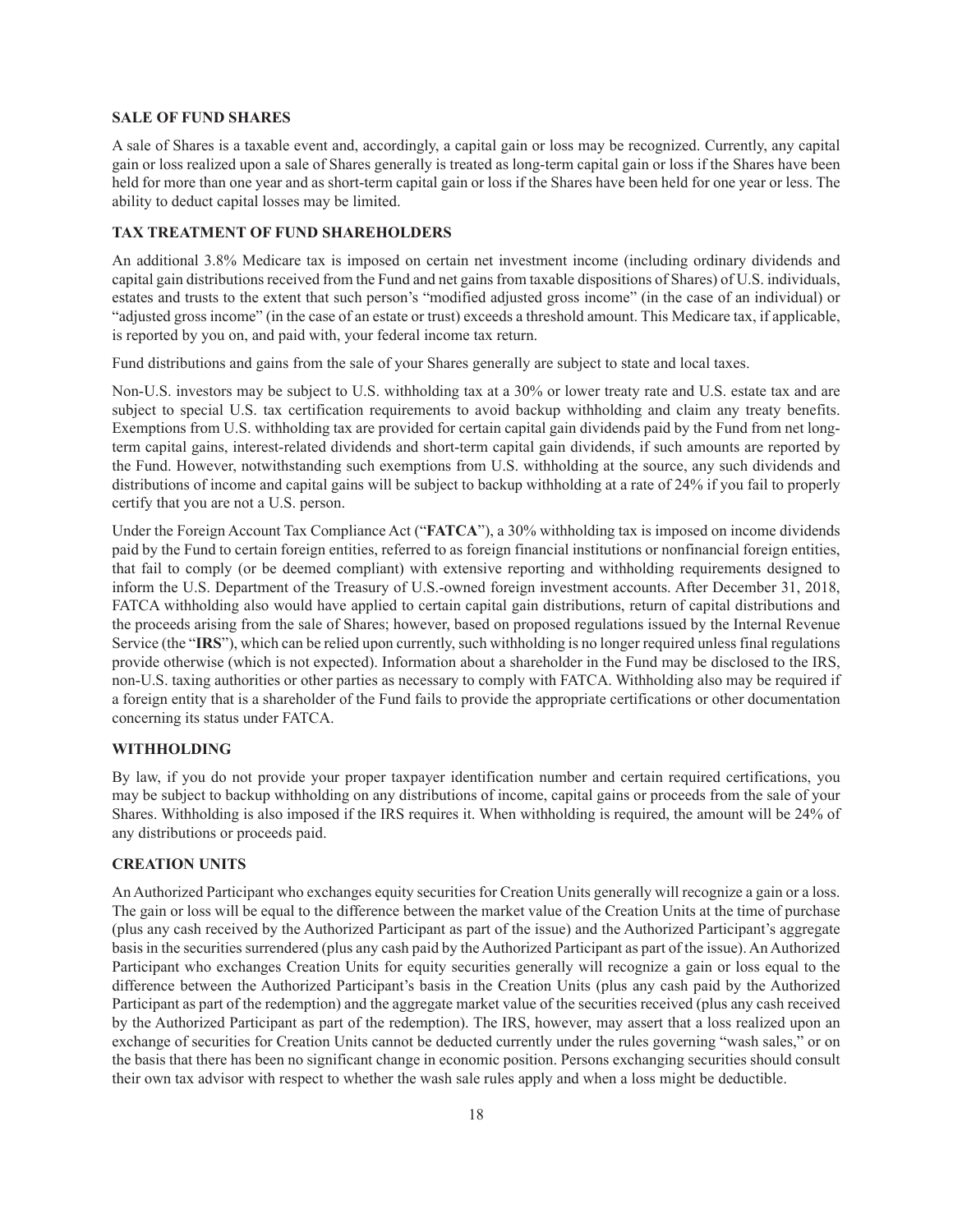Under current federal tax laws, any capital gain or loss realized upon redemption of Creation Units is generally treated as long-term capital gain or loss if the Shares have been held for more than one year and as a short-term capital gain or loss if the Shares have been held for one year or less, assuming such Creation Units are held as a capital asset.

If the Fund redeems Creation Units in cash, it may recognize more capital gains than it will if it redeems Creation Units in-kind.

*This discussion of "Federal Income Taxes" is not intended or written to be used as tax advice. Because everyone's tax situation is unique, you should consult your tax professional about federal, state, local or foreign tax consequences before making an investment in the Fund. For additional information, see the "Taxation" section of the Statement of Additional Information.*

# <span id="page-18-0"></span>**FUND WEBSITE AND DISCLOSURE OF PORTFOLIO HOLDINGS**

The Trust maintains a website for the Fund at www.virtusetfs.com. The website for the Fund contains the following information, on a per-Share basis, for the Fund: (i) the prior Business Day's NAV and market price; (ii) the 30-day median bid-ask spread; (iii) the reported midpoint of the bid-ask spread at the time of NAV calculation (the "**Bid-Ask Price**"); (iv) a calculation of the premium or discount of the Bid-Ask Price against such NAV; and (v) data in chart format displaying the frequency distribution of discounts and premiums of the Bid-Ask Price against the NAV, within appropriate ranges, for each of the four previous calendar quarters (or for the life of the Fund if, shorter). In addition, on each Business Day, before the commencement of trading in Shares on the Exchange, the Trust discloses on the Fund's website the identities and quantities of the portfolio securities and other assets held by the Fund that will form the basis for the calculation of NAV at the end of the Business Day.

A description of the Trust's policies and procedures with respect to the disclosure of the Fund's portfolio securities is available in the SAI.

# <span id="page-18-1"></span>**OTHER INFORMATION**

The Fund is not sponsored, endorsed, sold or promoted by the Exchange. The Exchange makes no representation or warranty, express or implied, to the owners of Shares or any member of the public regarding the advisability of investing in securities generally or in the Fund particularly or the ability of the Fund to achieve its objective. The Exchange has no obligation or liability in connection with the administration, marketing or trading of the Fund.

For purposes of the 1940 Act, the Fund is a registered investment company, and the acquisition of Shares by other registered investment companies and companies relying on exemption from registration as investment companies under Section 3(c)(1) or 3(c)(7) of the 1940 Act is subject to the restrictions of Section 12(d)(1) of the 1940 Act, except as permitted by SEC rule or an exemptive order that permits registered investment companies to invest in the Fund beyond those limitations.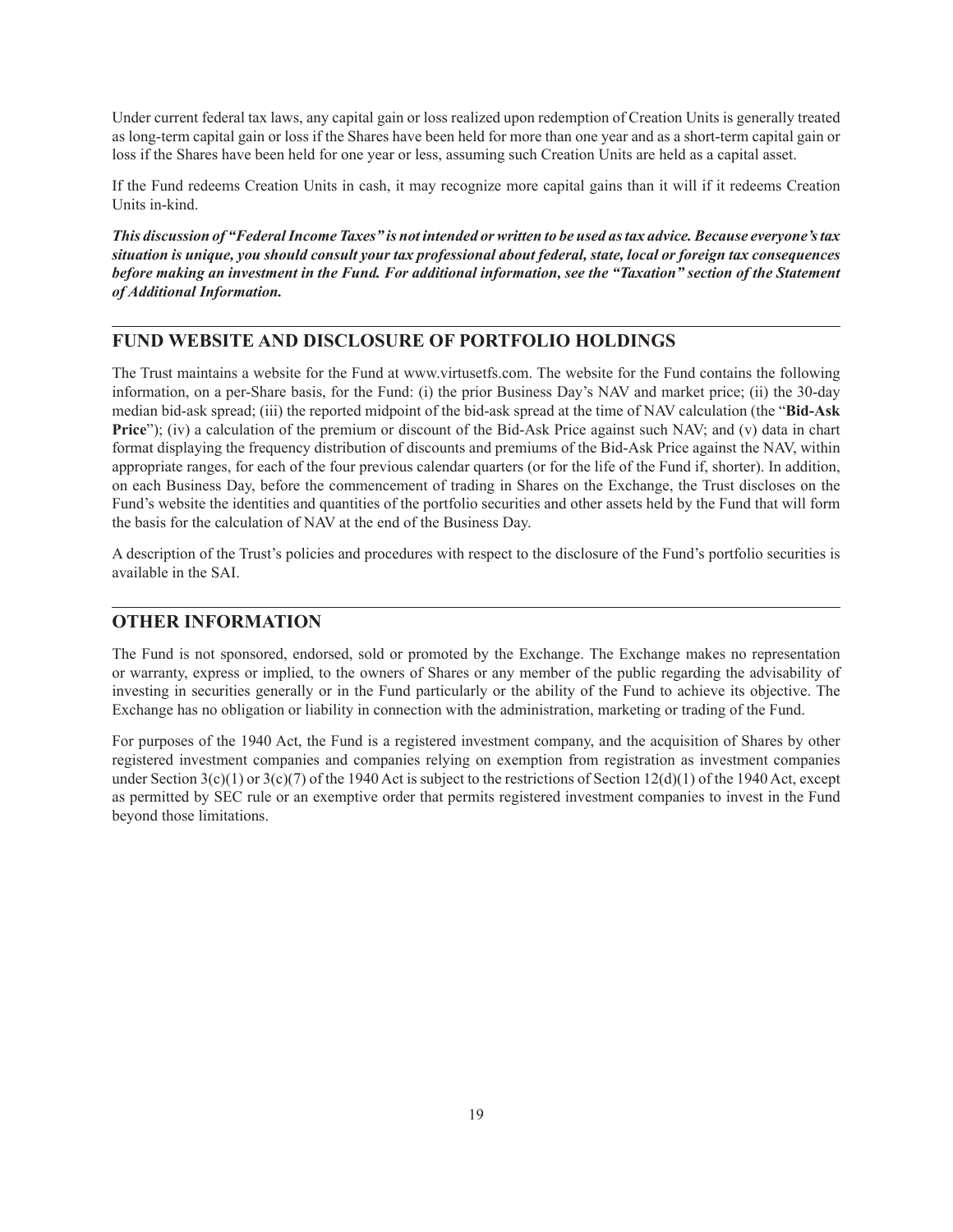# <span id="page-19-0"></span>**FINANCIAL HIGHLIGHTS**

The financial highlights table below is intended to help you understand the Fund's financial performance for the period of the Fund's operations. Certain information reflects financial results for a single Share. The total returns in the table represent the rate that an investor would have earned (or lost) on an investment in the Fund (assuming reinvestment of all dividends and distributions). The information has been audited by PricewaterhouseCoopers LLP, an independent registered public accounting firm, whose report, along with the Fund's financial statements, are included in the Fund's Annual Report, which is available upon request, at no charge by calling the Fund at (888) 383-0553.

|                                                                            | For the<br><b>Year Ended</b><br>October 31, 2021 | For the<br><b>Year Ended</b><br>October 31, 2020 | For the<br><b>Year Ended</b><br>October 31, 2019 | <b>For the Period</b><br>May 15, 2018 <sup>(1)</sup><br><b>Through</b><br>October 31, 2018 |
|----------------------------------------------------------------------------|--------------------------------------------------|--------------------------------------------------|--------------------------------------------------|--------------------------------------------------------------------------------------------|
| Per Share Data for a Share Outstanding<br>throughout the period presented: |                                                  |                                                  |                                                  |                                                                                            |
| Net asset value, beginning of period $\dots \dots$                         | 19.26<br>S.                                      | 26.43<br>S                                       | 24.47<br>S                                       | 24.96<br>S.                                                                                |
| Investment operations:                                                     |                                                  |                                                  |                                                  |                                                                                            |
| Net investment income <sup>(2)</sup>                                       | 1.18                                             | 1.40                                             | 1.44                                             | 0.72                                                                                       |
| Net realized and unrealized gain (loss)                                    | 6.62                                             | (6.25)                                           | 2.80                                             | (0.45)                                                                                     |
| Total from investment operations                                           | 7.80                                             | (4.85)                                           | 4.24                                             | 0.27                                                                                       |
| <b>Less Distributions from:</b>                                            |                                                  |                                                  |                                                  |                                                                                            |
| Net investment income $\ldots, \ldots, \ldots, \ldots$                     | (1.59)                                           | (1.81)                                           | (2.28)                                           | (0.76)                                                                                     |
| Net realized gains $\dots \dots \dots \dots \dots \dots$                   | (0.26)                                           | (0.43)                                           |                                                  |                                                                                            |
| Return of capital                                                          | (0.05)                                           | (0.08)                                           |                                                  |                                                                                            |
| Total distributions $\ldots, \ldots, \ldots, \ldots, \ldots$               | (1.90)                                           | (2.32)                                           | (2.28)                                           | (0.76)                                                                                     |
| Net Asset Value, End of period                                             | \$<br>25.16                                      | \$<br>19.26                                      | 26.43                                            | 24.47                                                                                      |
| Net Asset Value Total Return $(3)$                                         | 41.52%                                           | $(18.37)\%$                                      | 18.37%                                           | 1.02%                                                                                      |
| Net assets, end of period $(000)$ 's omitted)                              | \$527,121                                        | \$146,397                                        | \$88,525                                         | 6,118<br>\$                                                                                |
| RATIOS/SUPPLEMENTAL DATA:                                                  |                                                  |                                                  |                                                  |                                                                                            |
| <b>Ratios to Average Net Assets:</b>                                       |                                                  |                                                  |                                                  |                                                                                            |
|                                                                            | $1.21\%^{(4)}$                                   | $1.47\%^{(5)}$                                   | $2.00\%$ <sup>(6)(7)</sup>                       | $2.13\%^{(8)(9)}$                                                                          |
| Net investment income $\ldots, \ldots, \ldots, \ldots$                     | 4.93%                                            | 6.93%                                            | 5.66%                                            | $6.22\%^{(8)}$                                                                             |
| Portfolio turnover rate <sup><math>(10)</math></sup>                       | 35%                                              | 96%                                              | 150%                                             | $55\%/11)$                                                                                 |

(1) Commencement of operations.

(2) Based on average shares outstanding.

(3) NetAsset Value Total Return is calculated assuming an initial investment made at the net asset value on the first day of the period, reinvestment of dividends and distributions at net asset value during the period, and redemptions at net asset value on the last day of the period. Total return calculated for a period of less than one year is not annualized.

(4) The ratios of expenses to average net assets include interest expenses of 0.41%.

(5) The ratios of expenses to average net assets include interest expense of 0.63% and dividend expense on securities sold short fees of 0.04%.

(6) The ratios of expenses to average net assets include interest expense of 0.75% and dividend expense on securities sold short fees of 0.45%.

(7) The ratios of expenses to average net assets include tax expense fees of less than 0.01%.

(8) Annualized.

(9) The ratios of expenses to average net assets include interest expense of 1.05% and dividend expense on securities sold short fees of 0.28%.

(10) Portfolio turnover excludes the value of portfolio securities received or delivered as a result of in-kind creations or redemptions of the Fund's capital shares.

(11) Not annualized.